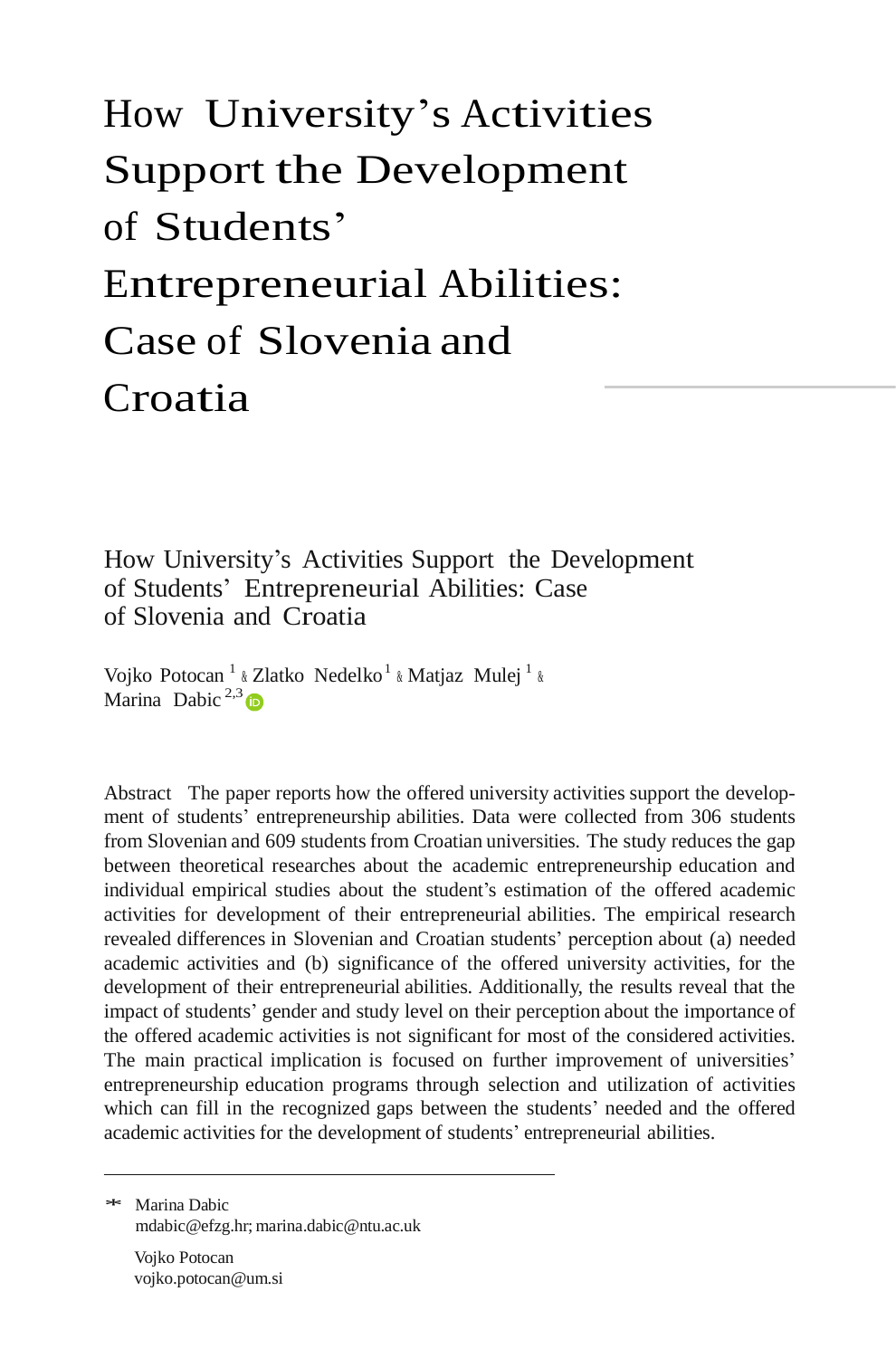Zlatko Nedelko zlatk[o.nedelko@um.si](mailto:nedelko@um.si)

Matjaz Mulej Matja[z.mulej@um.si](mailto:mulej@um.si)

- <sup>1</sup> Faculty of Economics and Business, University of Maribor, Maribor, Slovenia
- <sup>2</sup> Faculty of Economics and Business, University of Zagreb, Zagreb, Croatia
- <sup>3</sup> Nottingham Trent University, Nottingham Business School, Nottingham, UK

Published online: 06 September 2016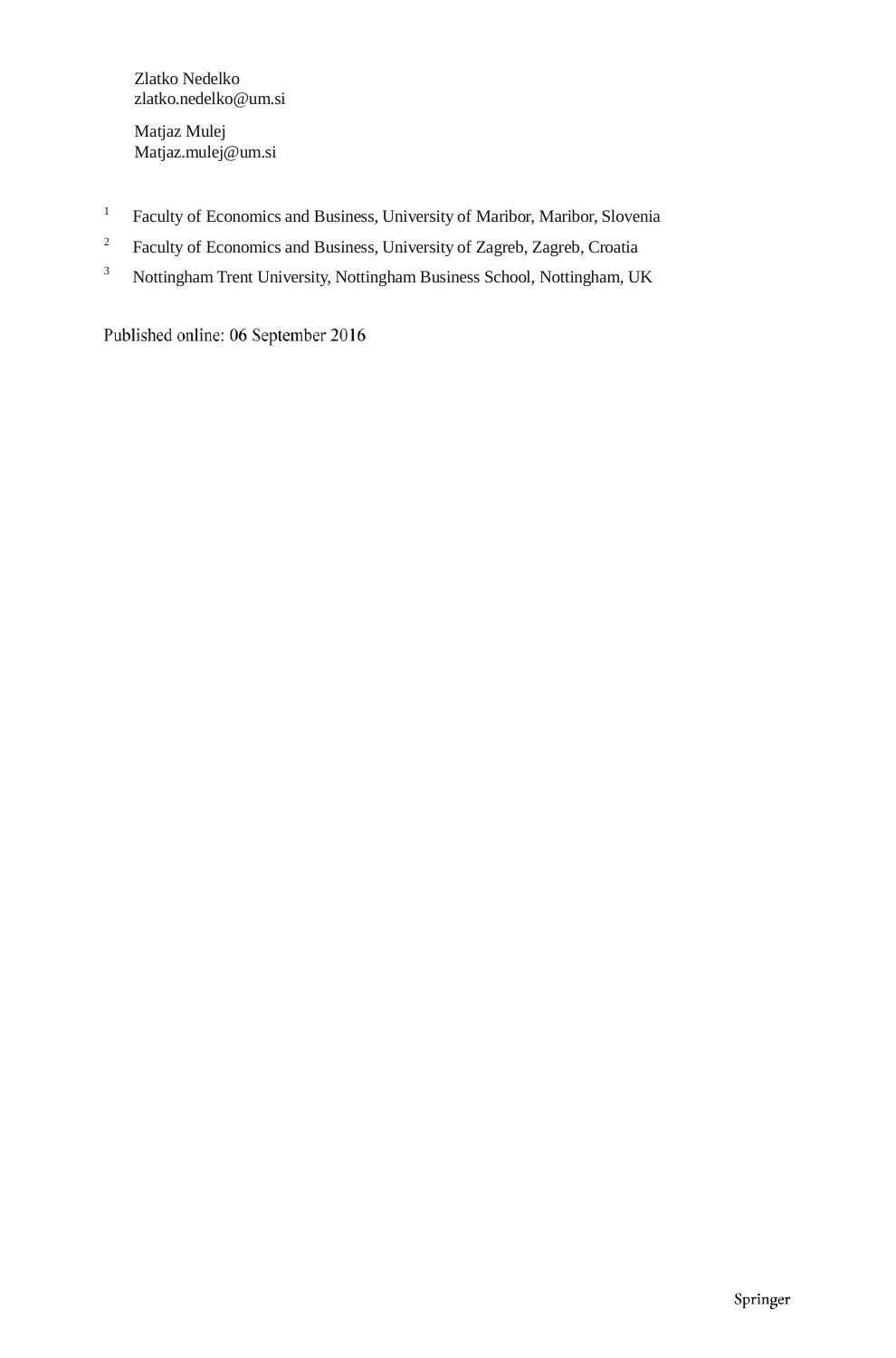Keywords Students · Academic activities · Students' needs · Entrepreneurship · Abilities · University

#### Introduction

Societies can assure their existence and progress with creative, knowledge-based, and innovative working and behavior (Leydesdorff 2006; Hage and Meeus 2009; Dubina et al. 2012). Progress is possible with common efforts of all society stakeholders—i.e. government, enterprises, non-profit organization, educational institutions, and individuals, for achievement of general welfare (Etzkowitz et al. 2000; Mitchell 2007; Acito et al. 2008; EuropeanUnion 2008). Consequently, modern societies are faced with questions how to select appropriate goals and enable tools for development of appropriate knowledge and abilities and competences for humans working in the knowledgebased economy (Alexander 1983; Korten 2009; E.G. Carayannis et al. 2014).

Several initiatives have emerged for sustainable development, e.g., sustainable development,social responsibility, and corporate social responsibility of modern societies (Drucker 1969; Korten 2009; Peet and Hartwick 2009). Their economic foundation is the concept of Bnew economy,<sup> $\wedge$ </sup> which united different innovative economic ideas like learning, creative, and knowledge-based economy (Alexander 1983; Senge et al. 1994; Howkins 2001; E. G. Carayannis and Campbell 2009; E. G. Carayannis and Rakhmatullin 2014). Sustainable development sees universities as the main developers of knowledge (Etzkowitz et al. 2000; Mitchell 2007; Acito et al. 2008); but, the newest demands of society and educational system itself requires from universities new capacity for (a) cooperation with other developers and users of knowledge and (b) forming of appropriate abilities and competences of their users, i.e., students, enterprises, non-profit organizations, state, etc. for working in current conditions(Senge et al. 1994; Howkins 2001; E. G. Carayannis and Campbell 2009; E. G. Carayannis and Rakhmatullin 2014).

Universities can importantly improve their working with forming of entrepreneurship-oriented working and behavior through researches, transfer of knowledge, new ways of teaching, and supporting of citizenship behavior (Mintzberg et al. 1998; Klimoski 2007; EuropeanUnion 2008; Acito et al. 2008; Philpott et al. 2011). Thus, several studies reported about the importance of universities' entrepreneurshiprelated activities for economic growth and welfare of society (Drucker 1969; E. G. Carayannis and Campbell 2009; Tidd and Bessant 2009; E.G. Carayannis et al. 2014); Davidsson (1991) emphasized the abilities of employees, which small firms needed for their growth; Camelo-Ordaz et al. (2012) establish influence of entrepreneurs' characteristics and personal values on innovation performance in small creative firms; and Kuratko (2016) reported about differences in influences of individual developers of knowledge on knowledge society.

Demanding conditions in educational market forced universities to compete for students, but at the same time, students' expectations and estimations of adequacy of the offered educational programs importantly shape students' opinions about the offered programs and decisions about the selection of study program (Newman et al. 2004; Mitchell 2007; R. D. Ireland and Ketchen 2008; Gibb 2012). For instance, Peterman and Kennedy (2003) reported that students change their perception about their entrepreneurial abilities through participation in an enterprise education program;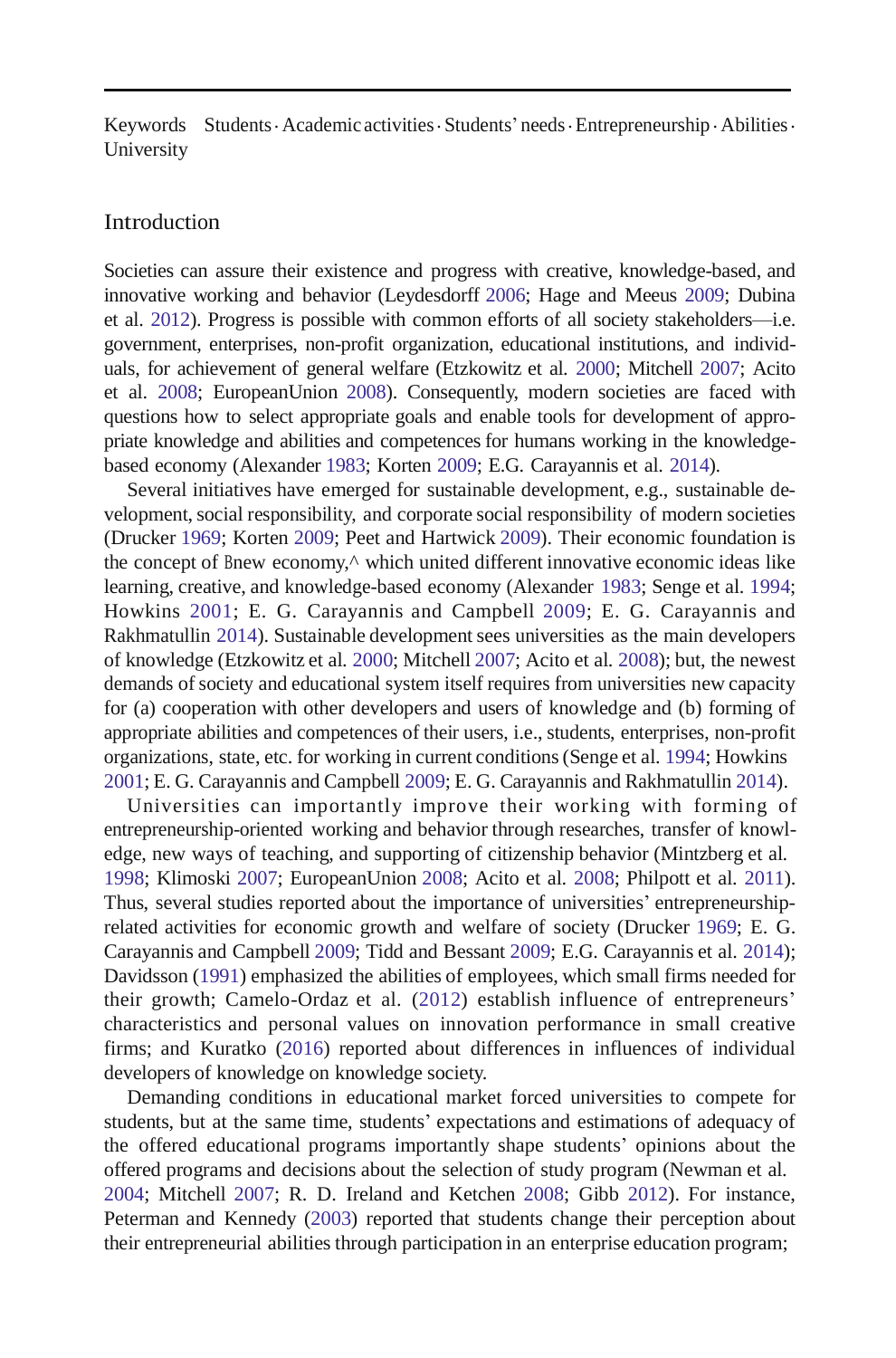Pihie and Akmaliah (2009) detected that students' aspirations importantly determine students' perception about the offered entrepreneurship actions in the university; and Mandel and Noyes (2016) reported about results of experiential entrepreneurship education among the BTop 25^ undergraduate schools of entrepreneurship in the USA.

Additionally, individual studies reported that the comparison of universities' offered and required activities of educational programs provides to users useful information for universities' development (Morris et al. 2013; Rideout and Gray 2013). For instance, Hansemark (1998) reported, that Bstudents perception about importance of academic needs for their entrepreneurial development effect on students assessment of actions, which universities offered,^ Hills (1988) reveals different ways for students' evaluation of university programs; Koh (1996) emphasized the importance of students' opinion for their evaluation of university working; and Rothaermel et al. (2007) reported about importance of students' needs for evaluation of the offered entrepreneurial actions in universities.

Our study reduces the gap between the well-spread theoretical researches about entrepreneurship education and the rare empirical evidences about students' estimation of adequacy of the offered university activities needed for the development of students' entrepreneurial abilities. Additionally, we investigate how gender and study level as the selected personal demographic characteristics determine students' perception about the offered academic activities. This contribution offers a new conceptual framework and empirical results, which complement previous studies about students' estimation of the existing entrepreneurship programs and lead universities' selection and utilization of new activities for the improvement of students' entrepreneurial abilities.

#### Theoretical Background

#### Literature Review

For centuries, universities have played a crucial role in provision of new knowledge for humankind's existence and development (Drucker 1969; Mitchell 2007; Acito et al. 2008). Because of profound changing of modern society context, universities will be forced to work and behave in the future not only as traditional academic institutions but also as leading partners in the development of modern societies (Leydesdorff 2006; Dubina et al. 2012; E.G. Carayannis et al. 2014).

New society demands universities to change their learning, innovativeness, knowledge, and international operations (Drucker 1969; Korten 2009; Hage and Meeus 2009). Thus, universitieslead the development and utilization of innovative economic concepts(Teece 1998; Howkins 2001; Powell and Snellman 2004; Dubina et al. 2012) like Bnew economy<sup> $\land$ </sup> (Alexander 1983), which enables economic surviving and sustainable development of modern societies and their organizations (Leydesdorff 2006; E. G. Carayannis and Campbell 2009; Dubina et al. 2012). In that framework, universities focused their education and researches on creativity, innovativeness, and entrepreneurship (Dill 1995; Schumpeter 1992; Daghfous 2007; Afuah 2003; Conway and Steward 2009; Lafley and Johnson 2010); development of students' intellectual capabilities for their future working in knowledge-intensive society (Mandel and Noyes 2016; Drucker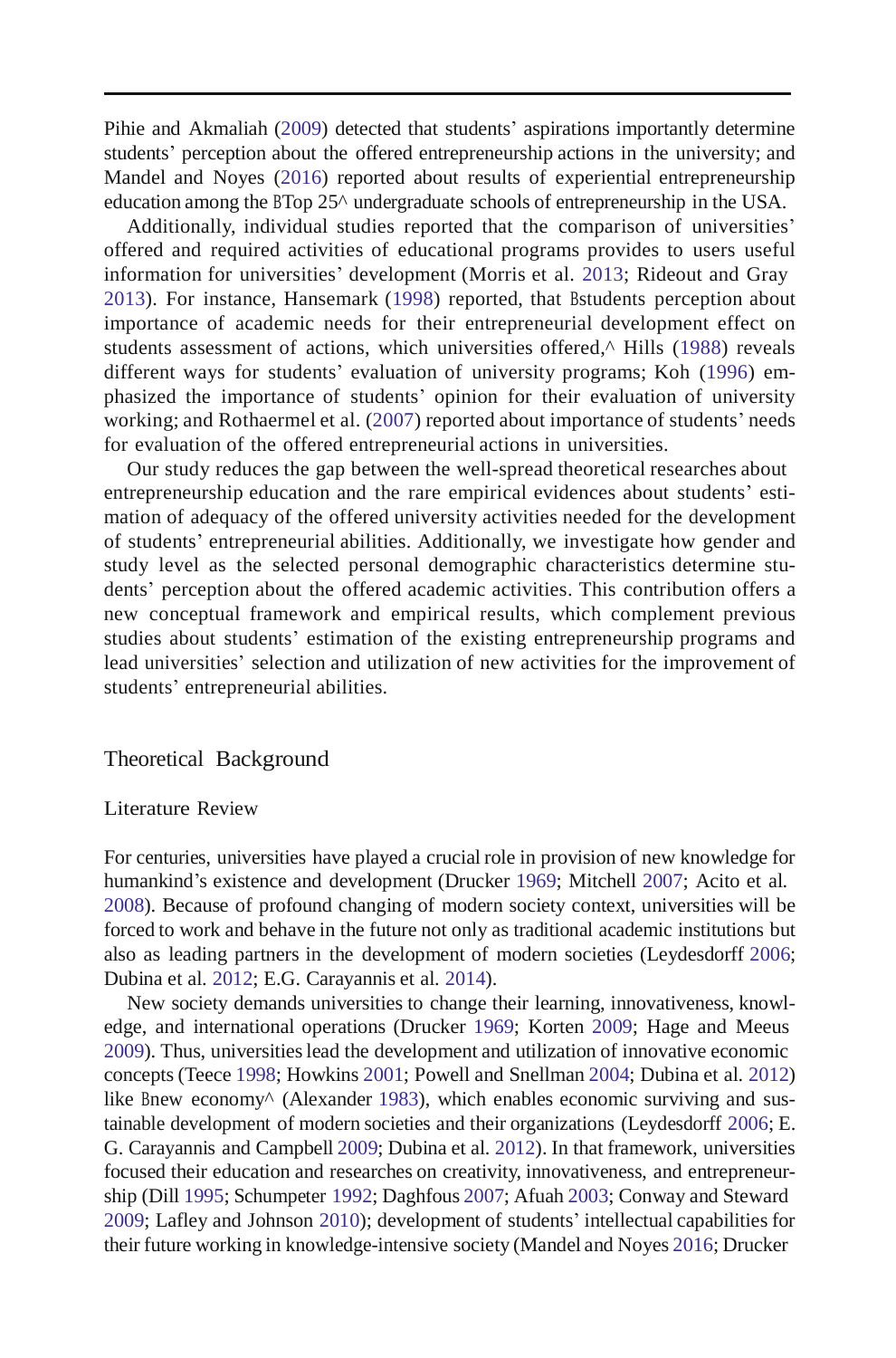1969; Powell and Snellman 2004; Kaufman 2015); integration and cooperation with local, regional, national, and international societies (Leydesdorff 2006; Korten 2009); and development of adequate abilities of universities'stakeholders—i.e. owners, academic staff, professional staff, students, participating organizations (Newman et al. 2004; Peet and Hartwick 2009; Altmann and Ebersberger 2013) for their active leading of society development (Mintzberg et al. 1998; Klimoski 2007; Philpott et al. 2011).

Additionally, the last decades characterized changes of educational systems in Europe with development of the Bologna Process, the emergence of the European Higher Education Area (EHEA), increased internationalization of universities, student mobility, and study programs, the opening of local higher education markets to international competition, etc. (Howkins 2001; Korten 2009; Lafley and Johnson 2010; Dubina et al. 2012).

Therefore, international and internal changes demand universities to strategically shift from traditional working as Bdeveloper of knowledge^ and Beducation of students,^ into the working focused on Bacceleration and leading of society's development^ (Mintzberg et al. 1998; Klimoski 2007; Acito et al. 2008; Philpott et al. 2011). Necessary precondition for this shift is the enforcement of entrepreneurship orientation, working, and behavior of universities (Etzkowitz et al. 2000; Mitchell 2007; Acito et al. 2008; EuropeanUnion 2008; Philpott et al. 2011).

Academia can use different approaches to utilization of entrepreneurial capabilities and competences (Davidsson 1991; Morris et al. 2013; Kuratko 2016), which are focused on (a) contextual and methodological improvement of their working through curriculum reformation and quality improvement (Dill 1995; Acito et al. 2008; EuropeanUnion 2008); (b) acceleration of cooperation with academic and industrial partners in domestic and international environments (Teece 1998; Yusof and Jain 2010; Botsaris and Vamvaka 2016); development of solutions for entrepreneurial working of universities like triple helix and quadruple innovation helix models(R. Ireland and Hitt 1997; E. G. Carayannis and Campbell 2009; E. G. Carayannis and Rakhmatullin 2014).

Thus, several studies also establish successful utilization of entrepreneurship goals of universities—and their members like faculties, colleges, institutes, and participating organizations from environment, which are based on necessary combinations of activities aimed at (a) assurance of fundamental entrepreneurial knowledge (Mintzberg et al. 1998; Klimoski 2007; Acito et al. 2008; Gibb 2012), (b) transfer of knowledge in society (Wright et al. 2008; Tidd and Bessant 2009), and (c) especially development of necessary entrepreneurial capabilities and competences through educational and training programs for students and other university partners (Newman et al. 2004; Acito et al. 2008; EuropeanUnion 2008; Gibb 2012).

For example, Dill (1995) emphasized development of mechanisms for increasing technology transfer between universities and industry in USA; Etzkowitz et al. (2000) reported that Bentrepreneurial university $\wedge$  is a global phenomenon with an isomorphic development path; Mueller (2006) established that entrepreneurship and universityindustry relations are vehicles for knowledge flow in modern societies; and Holt et al. (2007) investigate how educational contextual and process variables effect the enterprises entrepreneurship.

Despite the broader foundations for university focus of entrepreneurship, surprisingly few researches have investigated how university educational and training programs for entrepreneurship are harmonized with needs and requirement of (a)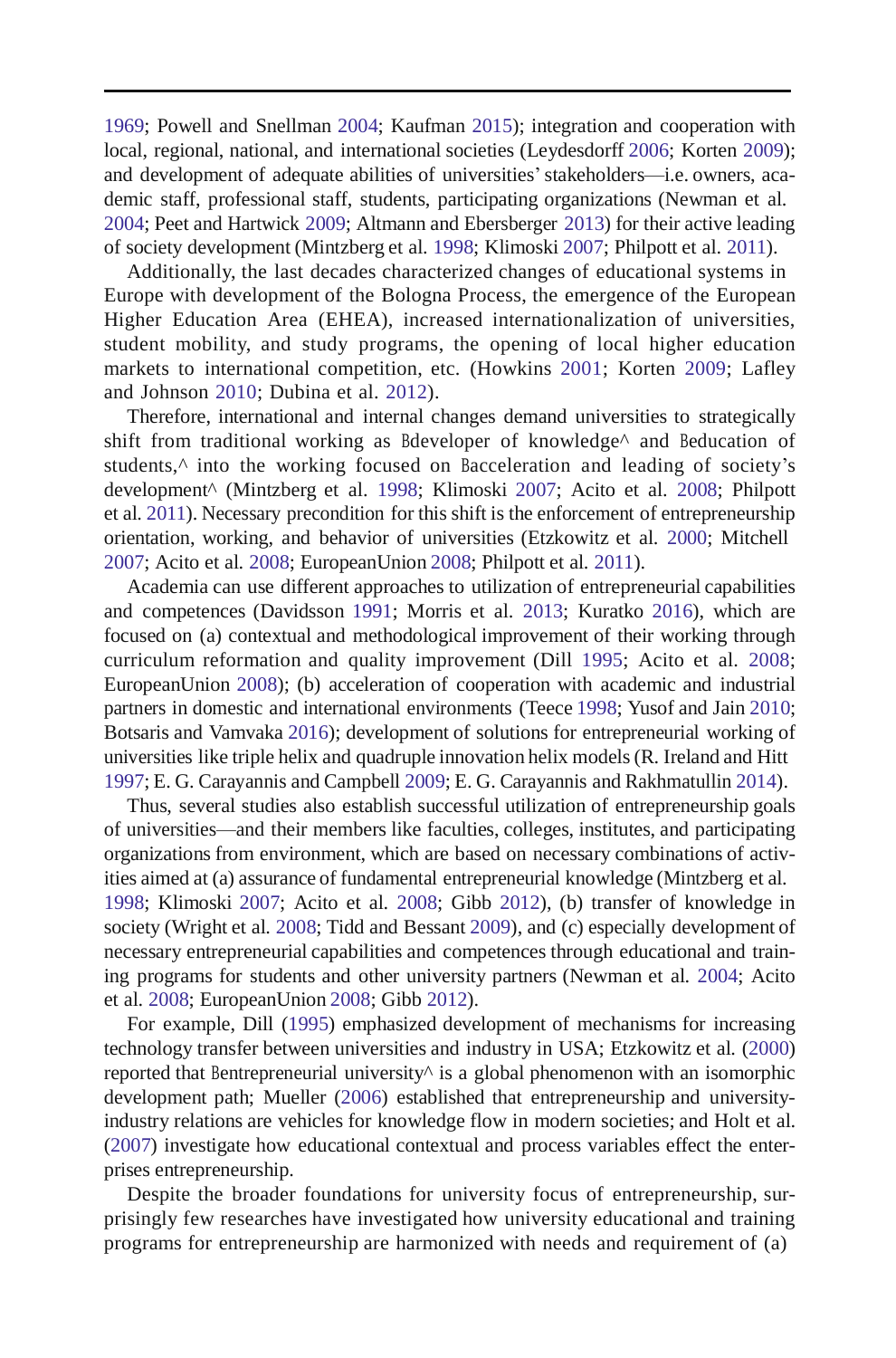society, which defined the general framework and directions for university working (Etzkowitz et al. 2000; Acito et al. 2008; Altmann and Ebersberger 2013) and (b) students and other participants of educational programs as university clients (Hills 1988; Hansemark 1998; Pihie and Akmaliah 2009).

Therefore, universities are faced with the situation where two variables determine results of offer and demands of educational programs (Hills 1988; Hansemark 1998; Pihie and Akmaliah 2009). Universities offer educational programs and define which entrepreneurial competences and abilities student must acquire during their study, through their normative and non-normative documents—like policy, strategy, curriculum, culture, etc. (Wright et al. 2008; Yusof and Jain 2010; Philpott et al. 2011); universities ensure their attainability for students through activities and initiatives, which they perform in cooperation with academic and industrial partners (Mitchell 2007; Morris et al. 2013). On the other hand, students create their own perception about (a) their needed competences, abilities, and priorities and (b) offered entrepreneurial capacities and abilities in selected program (Hills 1988; Peterman and Kennedy 2003; Camelo-Ordaz et al. 2012). Students then used both variables to compare their requests and characteristics of offered education programsto select the most suitable program for their future education (Mitchell 2007; Rideout and Gray 2013; Mandel and Noyes 2016).

We add to the abovementioned studies our investigation which academic activities do students needed, and how students estimate importance of the offered university activities, for development of their entrepreneurial competences and abilities. We focused our investigation on samples of students from two central European countries—i.e., University of Maribor, Slovenia and University of Zagreb, Croatia. Creation of the European Higher Education Area (EHEA) makes universities in Slovenia and Croatia face new challenges regarding their future development of entrepreneurship education, which can lead to further competition or creation of linked academic area (Mrak et al. 2004). Before independence of Slovenia and Croatia from Yugoslavia in 1991, both universities were closely connected and based on similar (a) cultural, economic, and political characteristics, (b) development trends of societies including entrepreneurship, and (c) entrepreneurship education programs. Despite similarities between Slovenian and Croatian universities, important differences also exist between them resulting from political and economic trends and specific development of their educational systems in last 25 years (Mrak et al. 2004; Potocan et al. 2008). The abovementioned theoretical and applied findings allow us the following hypothesis:

H1: There are significant differences between Slovenia and Croatia in students' perception about the needed academic activities for students' development of entrepreneurial abilities. According to psychological literature, humans perception about reality—i.e., other person, object, or situation is effected by several human demographic characteristics (Fazio et al. 1983; Ajzen 2005). Thus, behavior studies established that personal demographic characteristics of humans—like age, gender, education, working experiences, form individuals' specific perception about reality (R. Ireland and Hitt 1997; Camelo-Ordaz et al. 2012; Kuratko 2016). E.g. Kimberly and Evanisko (1981) reported that age and working experiences of managers are reliable predictors for their perception about innovativeness; Miron et al. (2004) reveal that single personal characteristics of employees shape their perception about the importance of innovation in large R and D company. Also in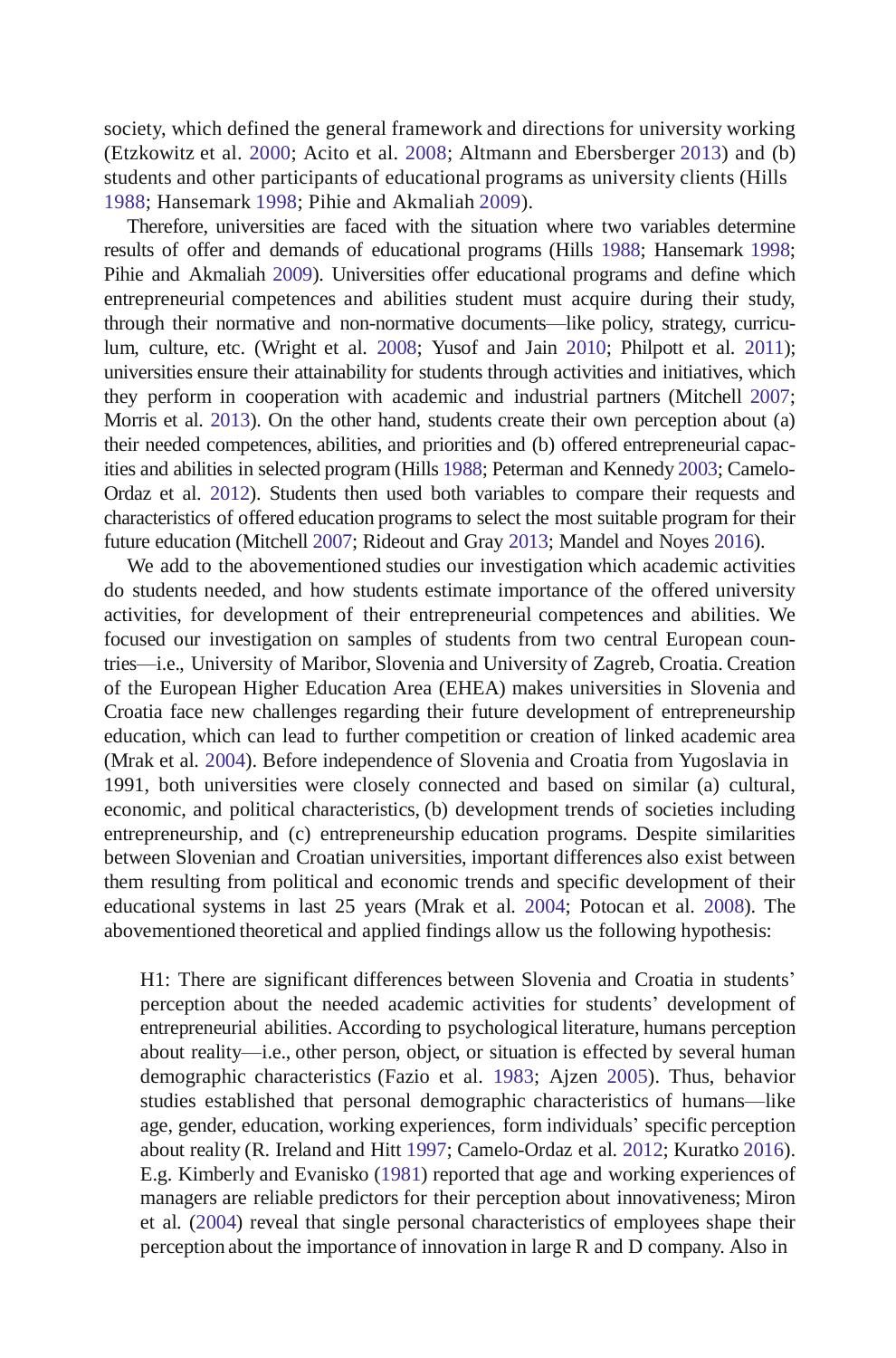entrepreneurship theory, especially authors from Bgreat person^ and Bpsychological characteristics^ theories, emphasized the effect of human demographic characteristics on their entrepreneurship working and behavior; e.g., Koh (1996) reported how working experiences of MBA studentsshape their perception about the quality of education program; Holt et al. (2007) reveals correlations between gender of employees and their perception about entrepreneurship.In accordance with cognitions from previous studies about individual perception of reality (R. Ireland and Hitt 1997; D. A. Ralston et al. 2011; D. Ralston et al. 2014), we additionally researched gender and level of study as demographic variables, which significantly defined students' perceptions about their needed academic activities for their development of entrepreneurial abilities. The abovementioned theoretical and applied findings allow us the following hypotheses:

H2: The gender of students significantly influences the students' perception about needed academics activities for development of their entrepreneurial abilities.

H3: The level of students' study significantly influences students' perception about the needed academic activities for the development of their entrepreneurial abilities.

### **Methods**

#### Sample and Procedure

The survey included students of economics and business schools in Central European countries. In Slovenia, the survey was done at the University of Maribor, faculty of economics in business and in Croatia at University of Zagreb, faculty of economics. In both countries, the survey was conducted in the academic year 2014/2015 and included students from all years, fields and levels of study. The surveying was done during classes and all students participated voluntarily. In this survey, we included 306 responses from Slovenian students and 609 responses from Croatian students. At the Faculty of economics and business Maribor in the academic year 2014/2015, 1315 students were enrolled in undergraduate and 646 in masterstudy programs. Our sample included students of entrepreneurship and management. Thus, 321 undergraduate and 182 master students were enrolled in two selected areas. Two hundred-one undergraduate students' responses, indicating 62.6 % response rate, and 105 master students' answers reveal, 57.5 % response rate. At the Faculty of economics, Zagreb in the academic year 2014/2015, 5769 students were enrolled in undergraduate and 2685 in master study programs. Again, students of entrepreneurship and management were considered. Thus, 820 undergraduate and 257 master students were enrolled in two selected areas. 477 undergraduate students' responses, indicating 58.2 % response rate, and 132 master students' answers reveal, 51.4 % response rate.

Detailed sample characteristics for Slovenian and Croatian respondents are outlined in Table 1.

#### Instrument

Data for this study were gathered with a questionnaire aimed to examine entrepreneurial activities of students and consisting of the following parts. The first part includes a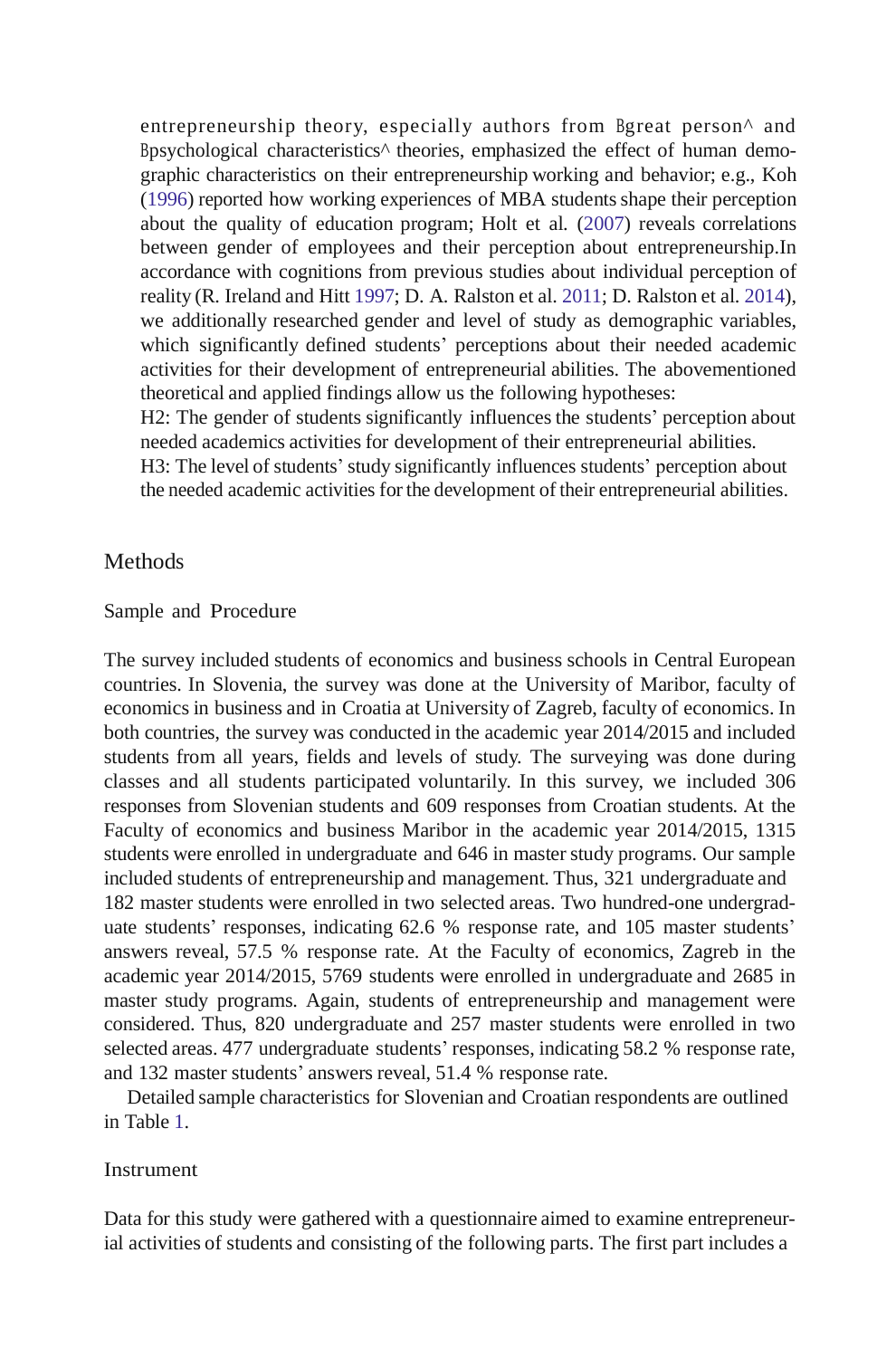|                                   | Slovenia ( $N = 306$ ) | Croatia ( $N = 609$ ) |
|-----------------------------------|------------------------|-----------------------|
| Gender                            |                        |                       |
| Male                              | 32.7 %                 | 47.3 %                |
| Female                            | 67.3 %                 | 52.7 %                |
| Age group                         |                        |                       |
| 20 or under                       | 41.2%                  | 17.7 %                |
| $21 - 25$                         | 54.6 %                 | 75.4 %                |
| $26 - 30$                         | 3.9 %                  | 4.8%                  |
| 30 or more                        | $0.3\%$                | 2.2 %                 |
| Level of study                    |                        |                       |
| First year of undergraduate study | 32.7 %                 | 33.7 %                |
| Last year of undergraduate study  | 33.0 %                 | 44.7 %                |
| First year of master study        | 17.0 %                 | 10.8%                 |
| Last year of master study         | 17.3 %                 | 10.8%                 |

Table 1 Demographic profile of the survey respondents

set of demographic variables commonly used in studies including samples of students (Grunbaum 1997; Onur et al. 2012; Zlatko Nedelko et al. 2011). The second part includes questions about their intentions and reasons to start own business. List of reasons was composed based on our experiences, while also reasons identified in previous studies were included (Birley and Westhead 1994; Busenitz et al. 2003; Carter et al. 2003; Scheinberg and MacMillan 1988). The third part includes a list of 20 academic needs, which are most commonly emphasized by students as needed for building of their entrepreneurial abilities. Included academic needs were identified based on cognitions from different examinations about entrepreneurial education (Sexton et al. 1997; Rubin and Dierdorff 2009; Peterman and Kennedy 2003; Wright et al. 2008; Koh 1996) and our own experiences, with researching students' needs during education process(Zlatko Nedelko and Cirnu 2009; Zlatko Nedelko et al. 2011). Those items outlined typical actions that higher education organizations does to match students' need, during the entrepreneurial education. For this study we used data from first and third part of our questionnaire. Thus, we outlined selected demographic characteristics and 20 academic needs of students in frame of entrepreneurial education.

#### Measures

The demographic information was collected by various types of questions. For gender respondents chose among male and female. Regarding the age, respondents can choose from 20 years or under, 21–25, 26–30, 30 years or more. For the level of study, respondents can choose from different options, ranging from Bfirst year of undergraduate study<sup> $\land$ </sup> to Blast year of master study.<sup> $\land$ </sup>

Twenty statements were outlined to measure the student's perceptions about the importance of the needed academic activitiesin frame of entrepreneurial education. To enable measuring, respondents rated each of the postulated academic activity using a Likert-type scale, ranging from Bnot needed at all<sup> $\wedge$ </sup> (1) to Bvery much needed $\wedge$  (6). In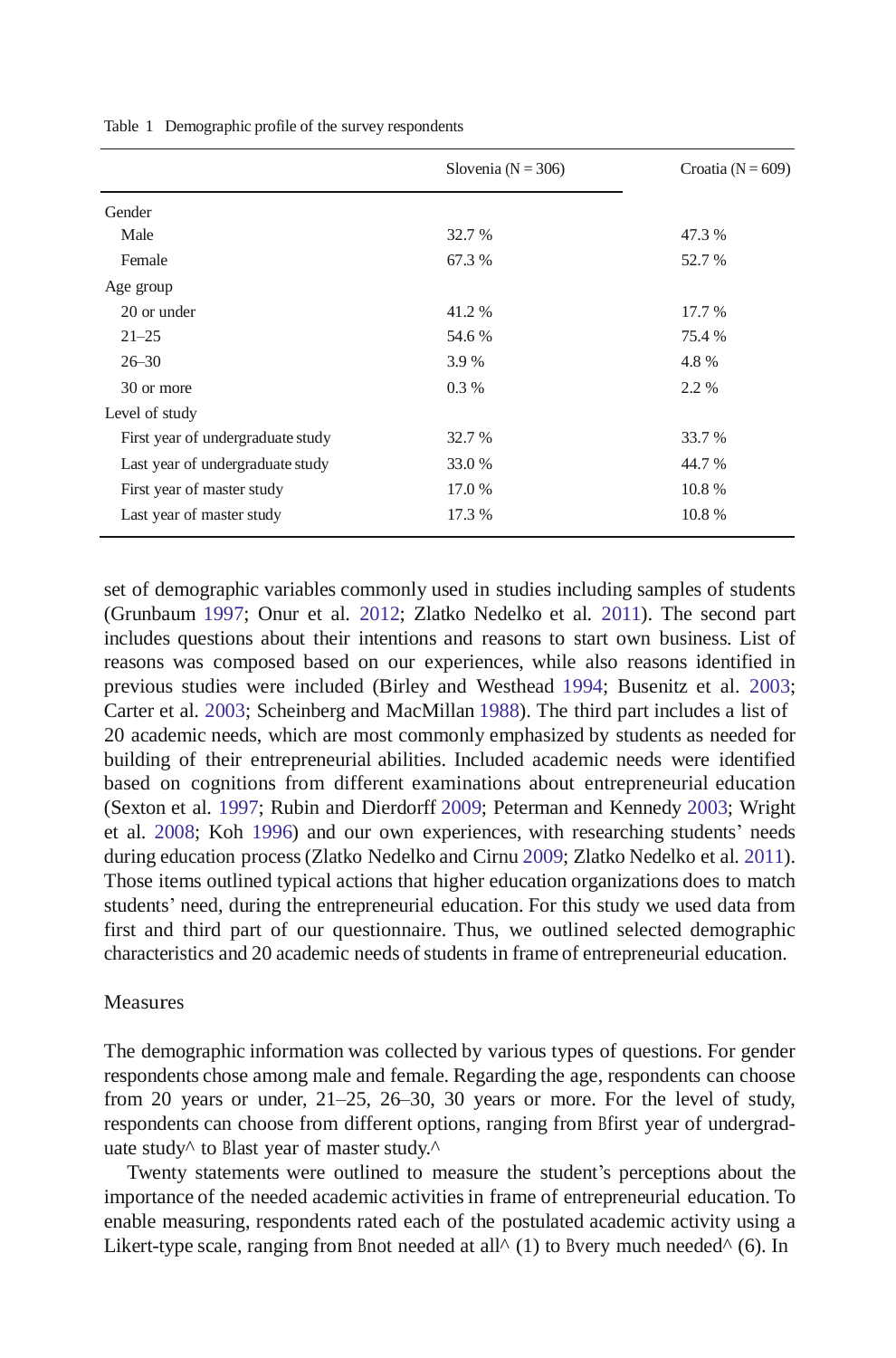terms of measuring the reliability of 20 academic needs, Cronbach's alpha for the entire sample  $(N = 915)$  is 0.937. Looking into details, for the Slovenian sample, Cronbach's alpha is 0.907 and for the Croatian sample, 0.942. The outlined alphas indicate that the selected 20 academic needs are reliable measures to measure students' perception of the needed academic activities.

#### Research Design and Analysis

We examined the perceived importance of needed academic activities, which support the development of entrepreneurial abilities of university students in Slovenia and Croatia from various perspectives. With our quantitative analysis we examined (1) the importance of needed academic activities and the differences between the importance of several activities for Slovenian and Croatian students and (2) the role of gender and level of study for students' perception about needed academic activities.

In frame of examining the importance of needed academic activities for students, we outlined frequencies and ranks for 20 needed academic activities, which students evaluated in the survey. Ranks were assigned based on frequencies of single academic need. Next, we test the differences between students' perception about needed academic activities in Slovenia and Croatia. Since we compared two independent samples, we used independent samples t test for examination of differences between each of the needed academic activity in two countries; this matches suggestions of Ho (2006) and Leech and Onwuegbuzie (2007) for this quantitative method. In the interest of space and in line with our aims, we outline results for the five most needed academic activities, for both samples. We, thus, report resultsfor the seven most needed academic activities for Slovenian and Croatian students.

In the second phase of our empirical research, we examined the impact of gender and study level of students' on their perception of needed academic activities. We used multivariate linear model, to examine the role of gender and study level, as independent variables and students' perception of the selected top five needed academic activities, considered as dependent variables. Among four multivariate tests (i.e., Pillai's, Wiks', Hotelling's, and Roy's) (Leech and Onwuegbuzie 2007) of the significance for the main effects of the between-group variables, in our case of gender and study level, we report results for the first mentioned test.

Mean values outlined in the BResults and Discussion<sup>^</sup> section are designed with letter BM.^ The number in bracket, by each of the needed academic activity, indicates numbering in our questionnaire.

Results and Discussion

#### Importance of Needed Academic Activities

The outlined research design let us first present results about the importance of needed academic activitiesfor studentsin Slovenia and Croatia. Results are presented in Table 2.

Based on the above results, it is evident that students in Slovenia and Croatia have different priorities, making the chosen academic activities crucially important for forming their entrepreneurial abilities. e.g., Slovenian students prefer studying in small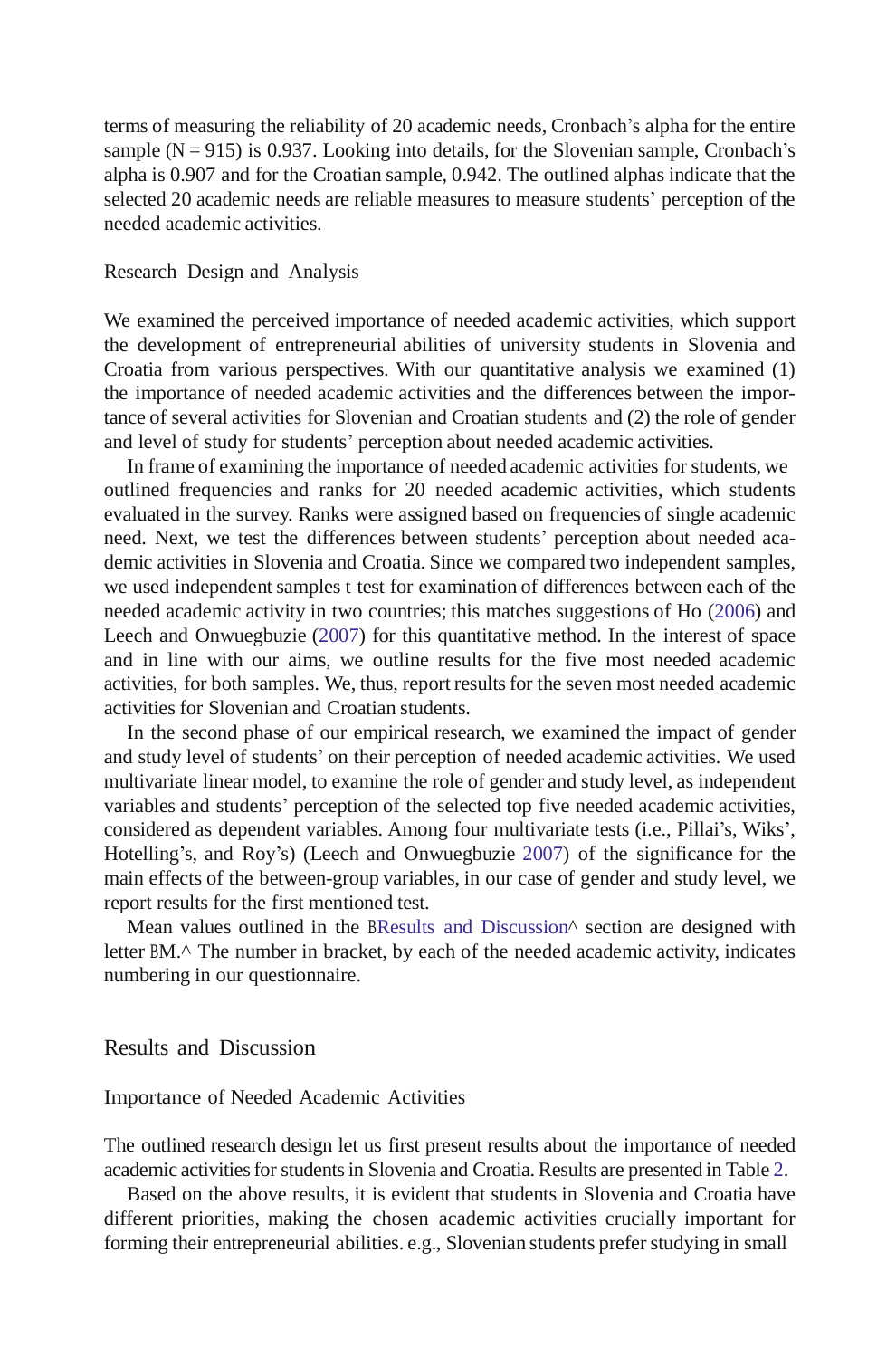| Needed academic activity                                                                                                                | Slovenia |                | Croatia          |            |     |                  |
|-----------------------------------------------------------------------------------------------------------------------------------------|----------|----------------|------------------|------------|-----|------------------|
|                                                                                                                                         |          | Rank Freq.     | Valid<br>percent | Rank Freq. |     | Valid<br>percent |
| Studying in small groups and teams (52)                                                                                                 | 1.       | 40             | 13.1 %           | 5.         | 36  | 5.9%             |
| Producing exchange programs with students in<br>entrepreneurship programs at different academic<br>institutions, cities, countries (48) | 2.       | 38             | 12.4 %           | 15.        | 16  | 2.6 %            |
| Practical involvement of lecturers, teachers and/or course<br>assistants in entrepreneurship (42)                                       | 3.       | 37             | 12.1 %           | 1.         | 111 | 18.2 %           |
| Creating incubators to support students' initiatives (38)                                                                               | 4.       | 21             | 6.9%             | 2.         | 60  | 9.9%             |
| Constructing formal and ongoing networking sessions with<br>existing/successful entrepreneurs (41)                                      | 5.       | 19             | 6.2%             | 14.        | 20  | 3.3 %            |
| Constructing formal, ongoing visits to entrepreneurial<br>enterprises (43)                                                              | 6.       | 19             | 6.2%             | 13.        | 21  | 3.4 %            |
| Developing internship programs in entrepreneurship (37)                                                                                 | 7.       | 18             | 5.9%             | 3.         | 48  | 7.9%             |
| Developing workshops for practicing entrepreneurial<br>Bknow-how^ (54)                                                                  | 8.       | 17             | 5.6 %            | 11.        | 25  | 4.1 %            |
| Incorporating courses in entrepreneurship within academic<br>programs (36)                                                              | 9.       | 16             | 5.2 %            | 4.         | 41  | 6.7 %            |
| Building practical courses that teach the best practices in<br>entrepreneurship (51)                                                    | 10.      | 16             | 5.2 %            | 9.         | 30  | 4.9%             |
| Establishing web sites for tutoring in entrepreneurship<br>specifically designed for students wishing to become<br>entrepreneurs (40)   |          | 14             | 4.6 %            | 10.        | 28  | 4.6 %            |
| Developing meaningful relationship with the community (46)                                                                              | 12.      | 13             | 4.2 %            | 7.         | 33  | 5.4 %            |
| Creating specific programs in entrepreneurship (35)                                                                                     | 13.      | 11             | 3.6 %            | 8.         | 31  | 5.1 %            |
| Establishing web sites for networking specifically designed<br>for students wishing to become entrepreneurs (39)                        | 14.      | 10             | 3.3 %            | 6.         | 35  | 5.7 %            |
| Committing to develop special focus on innovation (50)                                                                                  | 15.      | 6              | 2.0 %            | 17.        | 15  | 2.5 %            |
| Commitment of senior administrators (49)                                                                                                | 16.      | 4              | 1.3%             | 18.        | 13  | 2.1 %            |
| Constructing formal, ongoing visits in incubators (44)                                                                                  | 17.      | 2              | 0.7%             | 20.        | 4   | 0.7%             |
| Developing well-established research center for entrepre-<br>neurship (45)                                                              | 18.      | $\overline{c}$ | 0.7%             | 16.        | 15  | 2.5 %            |
| Commitment to expanding students' networking through<br>professors and students (53)                                                    | 19.      | $\overline{c}$ | 0.7%             | 12.        | 22  | 3.6 %            |
| Commitment to robust, rigorous research in entrepreneurship 20.<br>at the school/department (47)                                        |          | $\mathbf{1}$   | 0.3%             | 19.        | 5   | 0.8%             |

Table 2 Importance of needed academic activities of students in Slovenia and Croatia

groups and teams, while the Croatian students ranked this need fifth. For Croatian students, the most important is the practical involvement of lecturers, teachers, and/or course assistants in entrepreneurship. This activity is also very important for Slovenian students, ranked third. A great difference exists between students, regarding their need for producing exchange programs with students in entrepreneurship programs at different academic institutions, cities, and countries, which is in Slovenia placed second, while in Croatia, fifteenth place. Slovenian students find several academic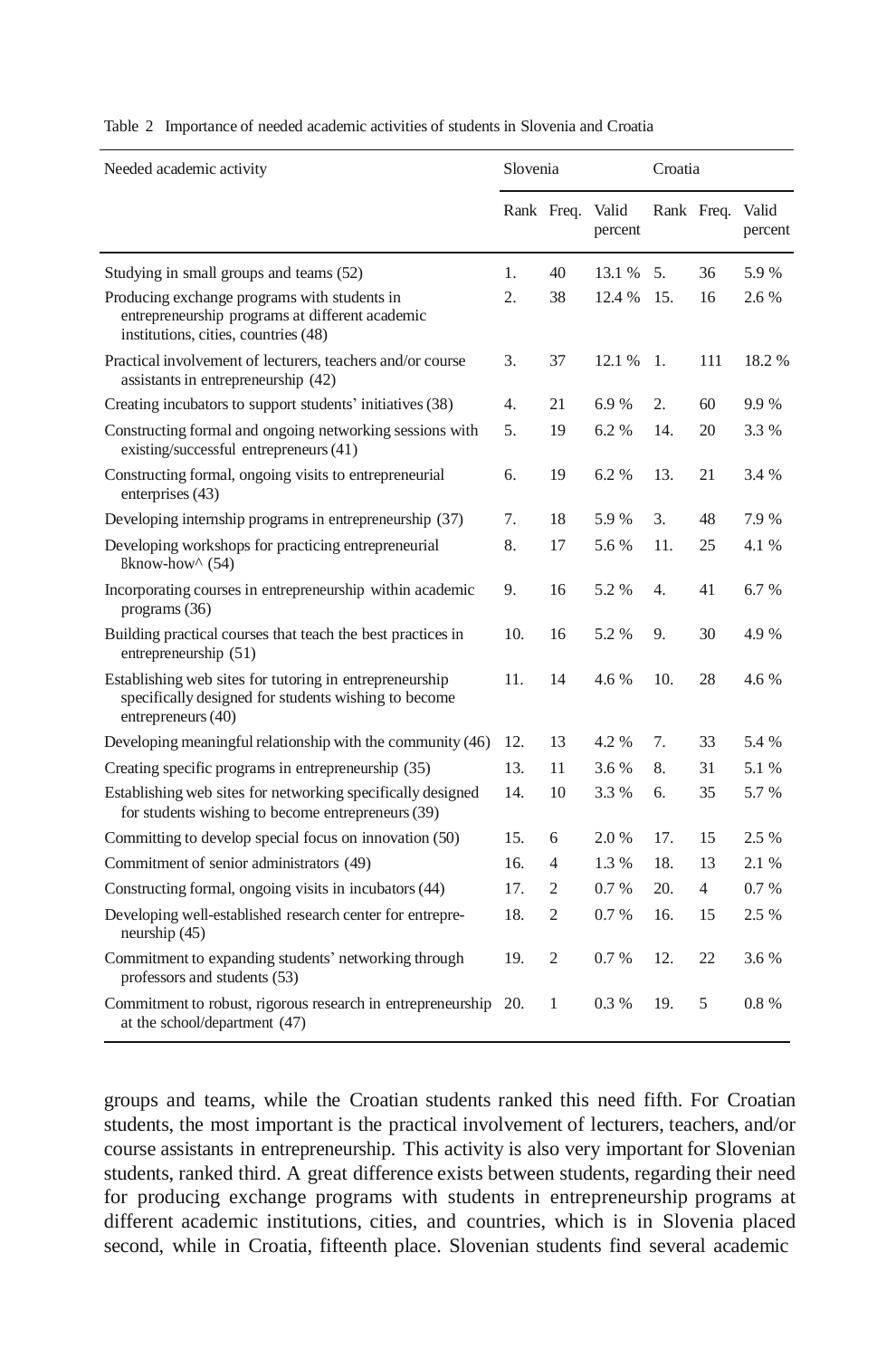activities much more important for their study and abilities building, than their Croatian counterparts, like constructing formal and ongoing networking session with existing/ successful entrepreneurs, and constructing formal, ongoing visits to entrepreneurial enterprises. But the Croatian students perceive as much more important development of internship programs in entrepreneurship and establishing web sites for networking specifically designed for students, who wish to become entrepreneur. Presented results reveal that there are differences in the Slovenian and Croatian students' perception about the importance of needed academic activities.

The above outlined differences in the importance of needed academic activities between students in Slovenia and Croatia, suggest deeper examination of the outlined differences. Thus, we tested the differences between students' perception of needed academic activities in both countries. Results of independent samples t test are outlined in Table 3. In the interest of space, we outline results for the selected top five needed academic actions, as expressed by students in both countries. Thus, Table 3 reports results for the seven most needed academic activities in Slovenia and Croatia.

The results from the t test indicate significant differences between Slovenian and Croatian students' perception about how much single academic activities are needed for their study and building of their entrepreneurial abilities. The Croatian students express significantly a higher need for each of the outlined academic activity, than their Slovenian counterparts. The biggest difference is related to practical involvement of educators in entrepreneurship. Croatian students express

| Needed academic activity                                                                                                                      |                     | N          | Mean         | Std. deviation | t.    | df      | sig.  |
|-----------------------------------------------------------------------------------------------------------------------------------------------|---------------------|------------|--------------|----------------|-------|---------|-------|
| Studying in small groups and<br>teams $(52)$                                                                                                  | Croatia<br>Slovenia | 609<br>305 | 5.18<br>4.58 | 1.124<br>1.308 | 6.754 | 533.934 | 0.000 |
| Producing exchange programs<br>with students in<br>entrepreneurship programs at<br>different academic institutions.<br>cities, countries (48) | Croatia<br>Slovenia | 609<br>302 | 4.66<br>4.46 | 1.222<br>1.275 | 2.328 | 909     | 0.020 |
| Practical involvement of<br>lecturers, teachers and /or<br>course assistants in entrepre-<br>neurship $(42)$                                  | Croatia<br>Slovenia | 609<br>305 | 5.24<br>4.62 | 1.027<br>1.244 | 7.577 | 517.067 | 0.000 |
| Creating incubators to support<br>students' initiatives (38)                                                                                  | Croatia<br>Slovenia | 609<br>306 | 4.80<br>4.34 | 1.162<br>1.319 | 5.191 | 547.478 | 0.000 |
| Constructing formal and<br>ongoing networking sessions<br>with existing/successful<br>entrepreneurs $(41)$                                    | Croatia<br>Slovenia | 609<br>306 | 4.90<br>4.32 | 1.114<br>1.218 | 7.025 | 565.426 | 0.000 |
| Developing internship programs<br>in entrepreneurship (37)                                                                                    | Croatia<br>Slovenia | 609<br>304 | 4.71<br>4.25 | 1.114<br>1.199 | 5.701 | 911     | 0.000 |
| Incorporating courses in<br>entrepreneurship within<br>academic programs (36)                                                                 | Croatia<br>Slovenia | 609<br>306 | 4.58<br>3.95 | 1.215<br>1.292 | 7.207 | 913     | 0.000 |

Table 3 t test results for differencesin needed academic activities between Slovenia and Croatia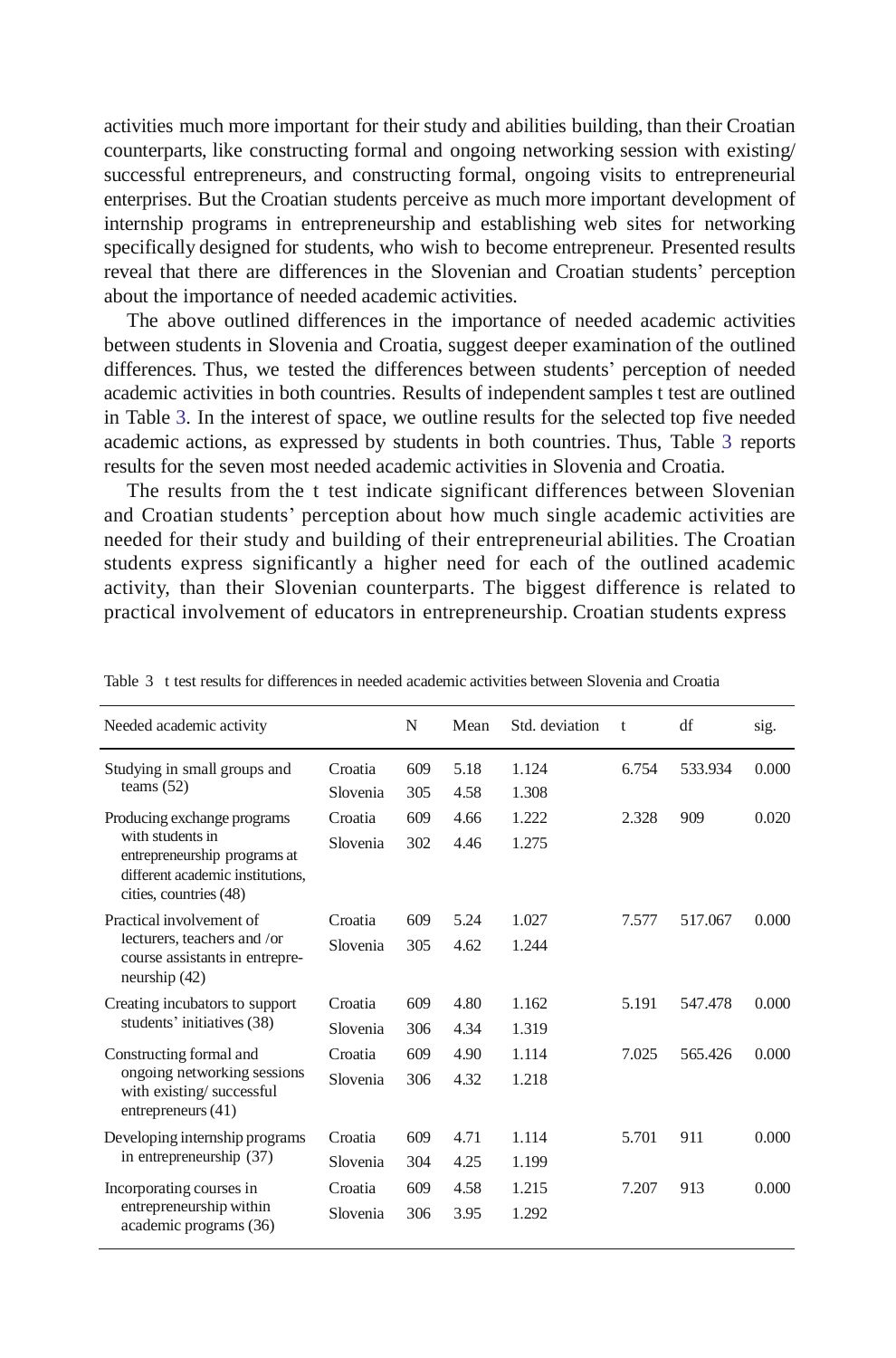significantly higher needs than Slovenians. The smallest difference tackles exchange programs with students in entrepreneurship programs at different academic institutions, cities, and countries. Based on these findings, we can confirm hypothesis 1, which states that there are significant differences between Slovenia and Croatia in students' perception about the needed academic activities for students' development of entrepreneurial abilities.

Based on above results, we can emphasize that in both countries, students emphasize high importance of teacher's involvement in business practices, making them more competent to fulfill student needs about more practical education. These findings are in line with the cognitions of Morris et al. (2013), who emphasize that practical involvement of teachersin practice is one of the key factors for teachers' success and ability to share knowledge, also based on practical examples. On the other hand, the perceived lack of teacher's practical involvement has been outlined (Pihie and Akmaliah 2009; Gibb 2012), although not enough often to omit this problem.

The Impact of Gender and Study Level on Students' Perception of Needed Academic Activities

Now, we outline results about the role of gender and study level of students for their perception of the importance of needed academic activities. In multivariate linear model, gender and study level were entered as independent variables, and all the seven needed academic activities (outlined in previous paragraphs), were entered as dependent variables. The multivariate tests for both gender (multivariate Pillai F  $(7,898)$  = 2.593,  $p = 0.012$ ) and study level (multivariate Pillai F (7,898) = 3.040,  $p = 0.004$ ) are statistically significant. This indicates that (1) males, when compared to females and (2) undergraduate students, when compared to master students, differ significantly in their perception about the needed academic activities. The results of multivariate analysis are reported in Table 4.

For the independent variable gender, the results show significant differences for one academic activity (48)—namely producing exchange programs with students in entrepreneurship programs at different academic institutions, cities, countries (male:  $M =$ 4.42; female:  $M = 4.72$ ). For the remaining six needed academic activities, the differences between males and females are not statistically significant. Based on these results, we can support the hypothesis 2, which states that the gender of students significantly influences the students' perception about the needed academic activities for the development of their entrepreneurial abilities, for academic activity (48) producing exchange programs with students in entrepreneurship programs at different academic institutions, cities, and countries; while we reject the hypothesis 2 for the six remaining needed academic activities.

For the independent variable study level, the results show significant differences for two academic needs; studying in small groups and teams (52) (undergraduate:  $M = 4.91$ ; master studies:  $M = 5.18$ ) and incorporating courses in entrepreneurship within academic programs (36) (undergraduate:  $M = 4.32$ ; master studies:  $M =$ 4.53). For the remaining five needed academic activities, the differences between undergraduate and master students are not statistically significant. Based on these results, we can support the hypothesis 3, which states that the level of students' study significantly influences students' perception about the needed academic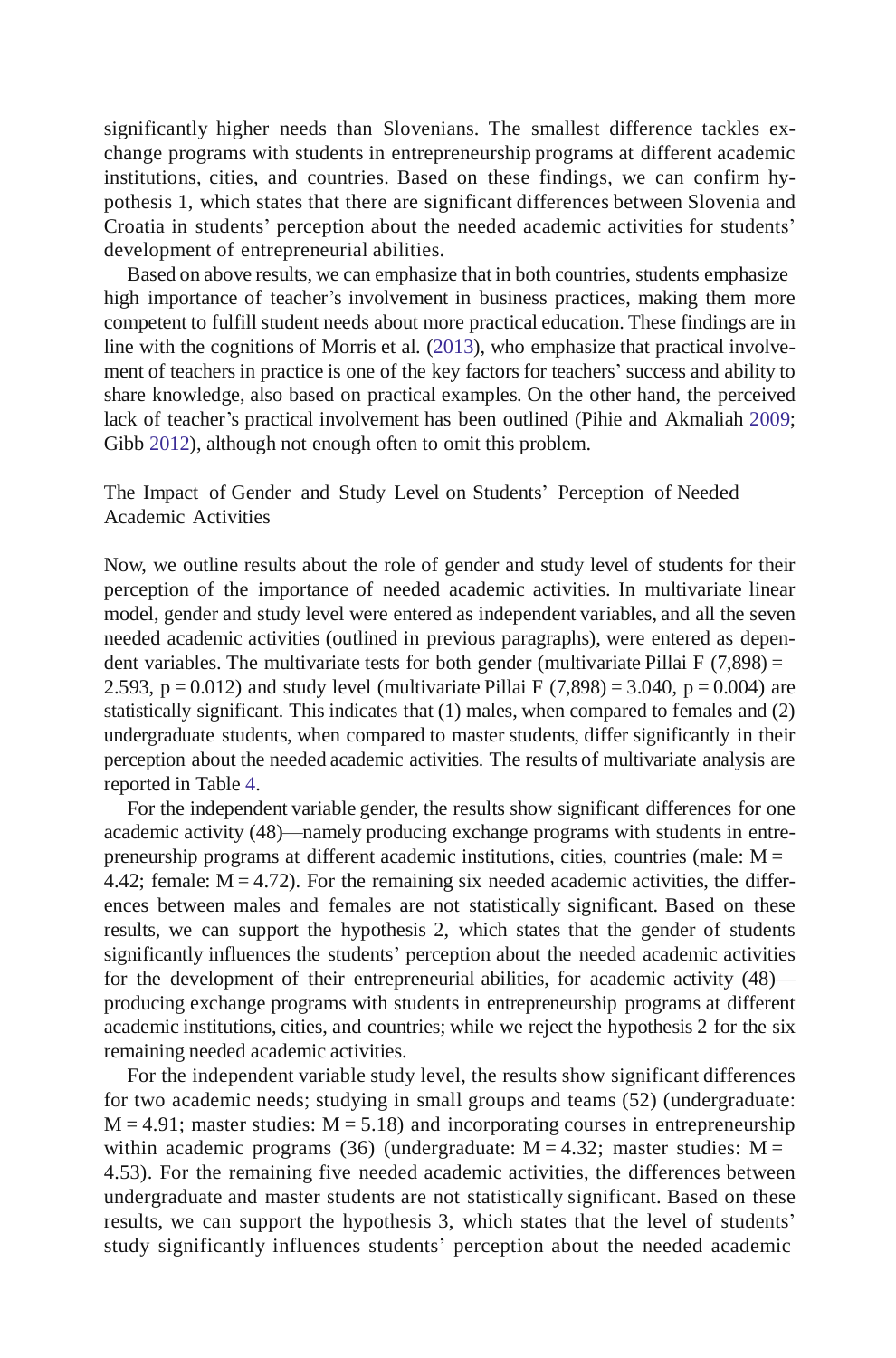| Source             | Dependent variable                                                                                                                         | <del>Type III</del><br>sum of<br>squares |     | square    |                 |             |
|--------------------|--------------------------------------------------------------------------------------------------------------------------------------------|------------------------------------------|-----|-----------|-----------------|-------------|
| Corrected<br>Model | Studying in small groups and teams (52)                                                                                                    | 13.964 3                                 |     | 4.655     |                 | 3.146 0.024 |
|                    | Producing exchange programs with                                                                                                           | 20.104 3                                 |     | 6.701     |                 | 4.374 0.005 |
|                    | students in entrepreneurship programs at<br>different academic institutions, cities,<br>countries (48)                                     |                                          |     |           |                 |             |
|                    | Practical involvement of lecturers, teachers<br>and /or course assistants in entrepre-<br>neurship $(42)$                                  | 3.439 3                                  |     | 1.146     |                 | 0.879 0.452 |
|                    | Creating incubators to support students'<br>initiatives (38)                                                                               | 2.523 3                                  |     | 0.841     |                 | 0.551 0.648 |
|                    | Constructing formal and ongoing<br>networking sessions with existing/suc-<br>cessful entrepreneurs (41)                                    | 1.933 3                                  |     | 0.644     |                 | 0.464 0.708 |
|                    | Developing internship programs in<br>entrepreneurship (37)                                                                                 | 3.275 3                                  |     | 1.092     |                 | 0.812 0.488 |
|                    | Incorporating courses in entrepreneurship<br>within academic programs (36)                                                                 | 11.391 3                                 |     | 3.797     |                 | 2.343 0.072 |
| Intercept          | Studying in small groups and teams (52)                                                                                                    | 17630.684                                | -1  | 17630.684 | 11915.516 0.000 |             |
|                    | Producing exchange programs with<br>students in entrepreneurship programs at<br>different academic institutions, cities,<br>countries (48) | 14408.506                                | - 1 | 14408.506 | 9403.694 0.000  |             |
|                    | Practicall involvement of lecturers, teachers<br>and /or course assistants in entrepre-<br>neurship $(42)$                                 | 17568.286 1                              |     | 17568.286 | 13465.562 0.000 |             |
|                    | Creating incubators to support students'<br>initiatives (38)                                                                               | 14832.445 1                              |     | 14832.445 | 9717.693 0.000  |             |
|                    | Constructing formal and ongoing<br>networking sessions with existing/suc-<br>cessful entrepreneurs (41)                                    | 15446.242 1                              |     | 15446.242 | 11120.740 0.000 |             |
|                    | Developing internship programs in<br>entrepreneurship (37)                                                                                 | 14489.145 1                              |     | 14489.145 | 10770.236 0.000 |             |
|                    | Incorporating courses in entrepreneurship<br>within academic programs (36)                                                                 | 13544.989                                | - 1 | 13544.989 | 8359.335 0.000  |             |
| Gender             | Studying in small groups and teams (52)                                                                                                    | 0.127 1                                  |     | 0.127     |                 | 0.086 0.769 |
|                    | Producing exchange programs with<br>students in entrepreneurship programs at<br>different academic institutions, cities,<br>countries (48) | 17.431 1                                 |     | 17.431    | 11.376 0.001    |             |
|                    | Practical involvement of lecturers, teachers<br>and /or course assistants in entrepre-<br>neurship $(42)$                                  | $0.005$ 1                                |     | 0.005     |                 | 0.004 0.948 |
|                    | Creating incubators to support students'<br>initiatives (38)                                                                               | $0.400 \quad 1$                          |     | 0.400     |                 | 0.262 0.609 |
|                    |                                                                                                                                            | 0.710 1                                  |     | 0.710     |                 | 0.511 0.475 |

Table 4 The role of gender and study level for student's perception of needed academic activities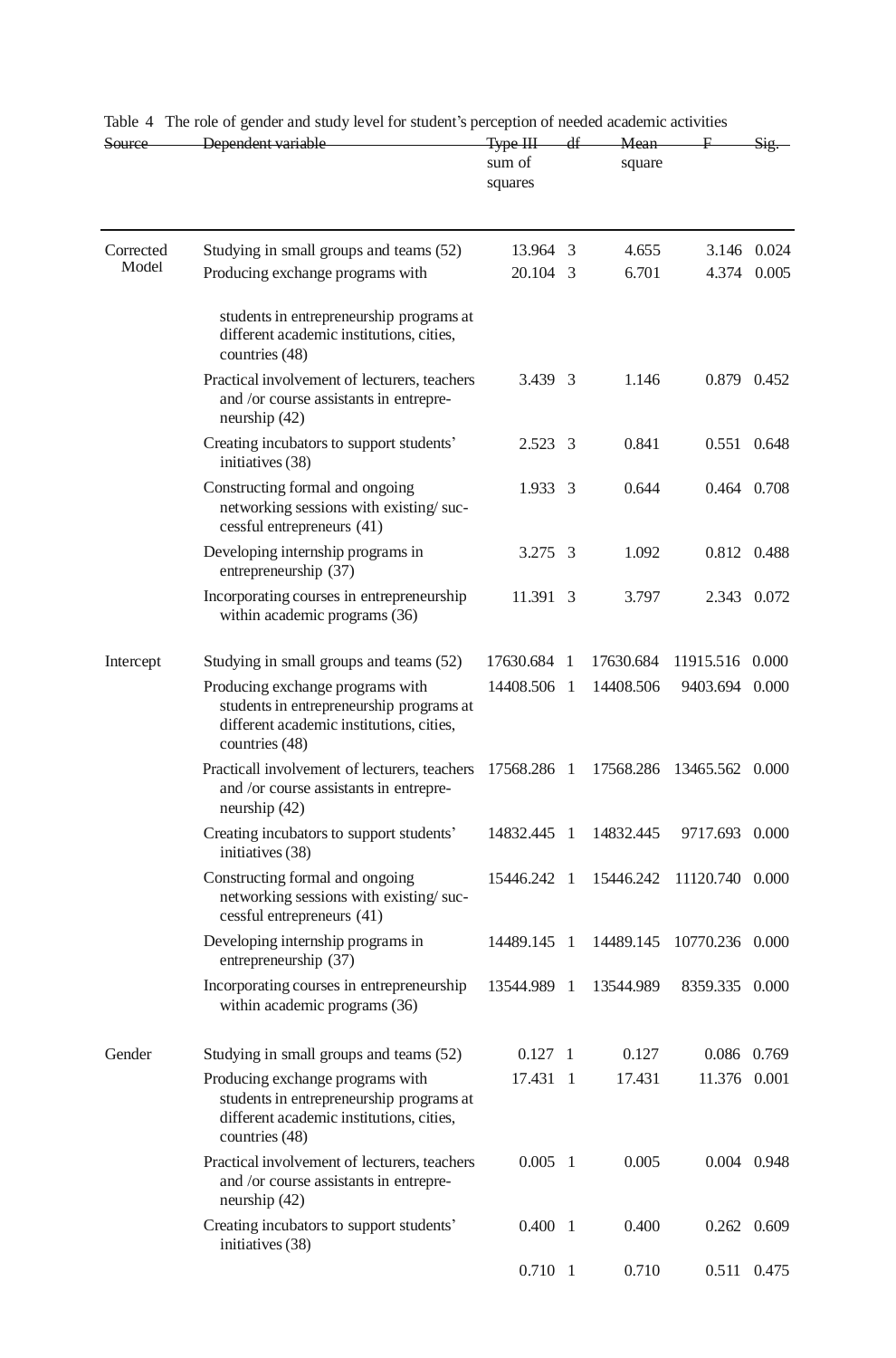Table 4 (continued)

| Source         | Dependent variable                                                                                                                         | Type III<br>sum of<br>squares | df             | Mean<br>square | $\mathbf{F}$ | Sig.        |
|----------------|--------------------------------------------------------------------------------------------------------------------------------------------|-------------------------------|----------------|----------------|--------------|-------------|
|                | Constructing formal and ongoing<br>networking sessions with existing/suc-<br>cessful entrepreneurs (41)                                    |                               |                |                |              |             |
|                | Developing internship programs in<br>entrepreneurship (37)                                                                                 | $0.962 \quad 1$               |                | 0.962          |              | 0.715 0.398 |
|                | Incorporating courses in entrepreneurship<br>within academic programs (36)                                                                 | 0.561                         | -1             | 0.561          |              | 0.346 0.556 |
| Study level    | Studying in small groups and teams (52)                                                                                                    | 12.593                        | -1             | 12.593         | 8.511        | 0.004       |
|                | Producing exchange programs with<br>students in entrepreneurship programs at<br>different academic institutions, cities,<br>countries (48) | $0.464$ 1                     |                | 0.464          |              | 0.303 0.582 |
|                | Practical involvement of lecturers, teachers<br>and /or course assistants in entrepre-<br>neurship (42)                                    | $0.152 \quad 1$               |                | 0.152          |              | 0.117 0.733 |
|                | Creating incubators to support students'<br>initiatives (38)                                                                               | 1.849 1                       |                | 1.849          |              | 1.211 0.271 |
|                | Constructing formal and ongoing<br>networking sessions with existing/suc-<br>cessful entrepreneurs (41)                                    | 0.000                         | $\overline{1}$ | 0.000          |              | 0.000 0.987 |
|                | Developing internship programs in<br>entrepreneurship (37)                                                                                 | 1.021                         | - 1            | 1.021          |              | 0.759 0.384 |
|                | Incorporating courses in entrepreneurship<br>within academic programs (36)                                                                 | 8.651 1                       |                | 8.651          |              | 5.339 0.021 |
| Gender*        | Studying in small groups and teams (52)                                                                                                    | $0.687$ 1                     |                | 0.687          | 0.464 0.496  |             |
| Study<br>level | Producing exchange programs with<br>students in entrepreneurship programs at<br>different academic institutions, cities,<br>countries (48) | $0.516$ 1                     |                | 0.516          |              | 0.337 0.562 |
|                | Practical involvement of lecturers, teachers<br>and /or course assistants in entrepre-<br>neurship (42)                                    | 2.769 1                       |                | 2.769          |              | 2.123 0.145 |
|                | Creating incubators to support students'<br>initiatives (38)                                                                               | $0.757$ 1                     |                | 0.757          |              | 0.496 0.481 |
|                | Constructing formal and ongoing<br>networking sessions with existing/suc-<br>cessful entrepreneurs (41)                                    | 0.333                         | -1             | 0.333          |              | 0.240 0.624 |
|                | Developing internship programs in<br>entrepreneurship (37)                                                                                 | 0.411                         | -1             | 0.411          |              | 0.306 0.580 |
|                | Incorporating courses in entrepreneurship<br>within academic programs (36)                                                                 | 3.642 1                       |                | 3.642          |              | 2.248 0.134 |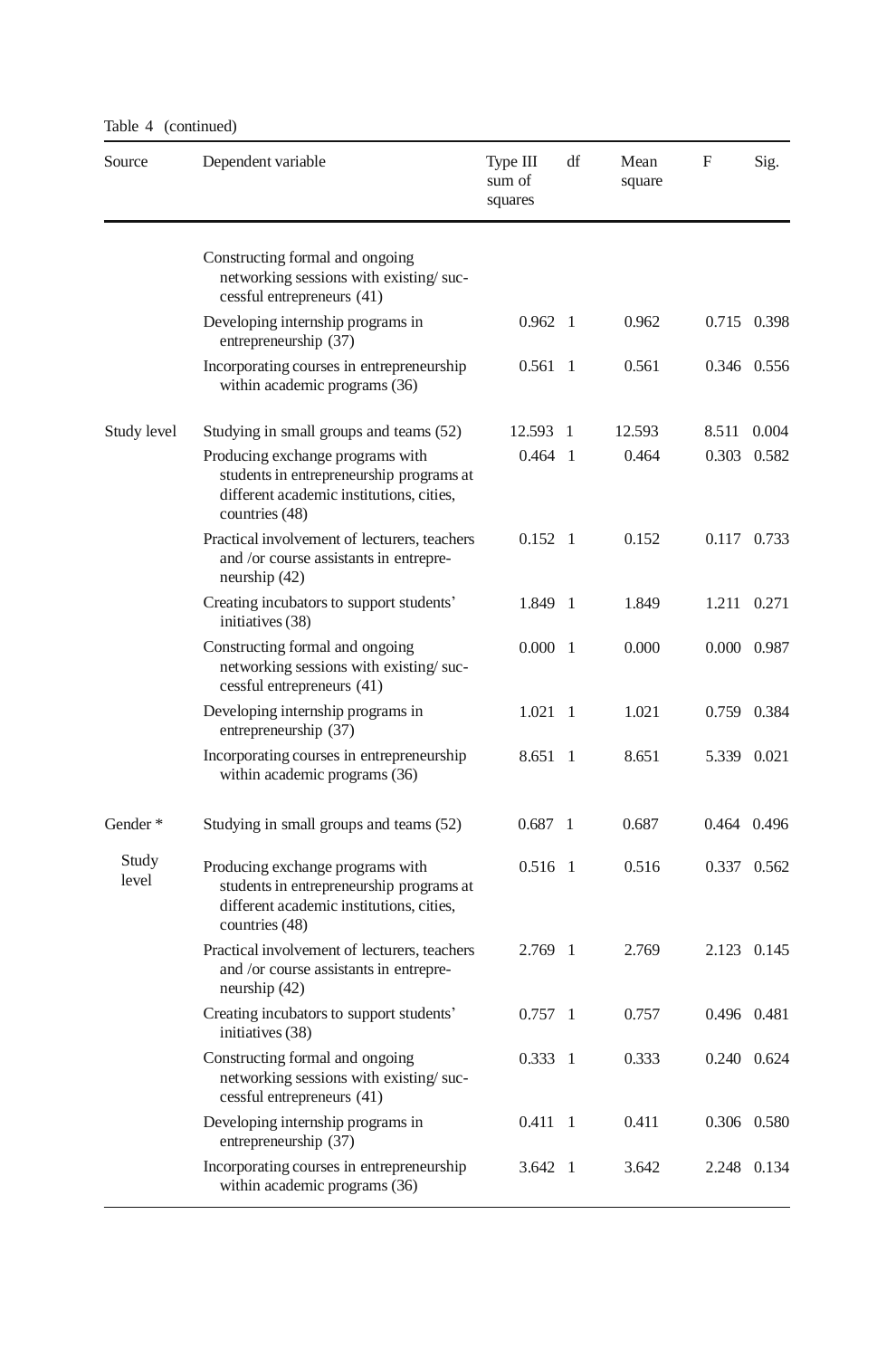activities for the development of their entrepreneurial abilities, for academic needs studying in small groups and teams (52), and incorporating courses in entrepreneurship within academic programs (36), while we reject the hypothesis 3 for the remaining five needed academic activities.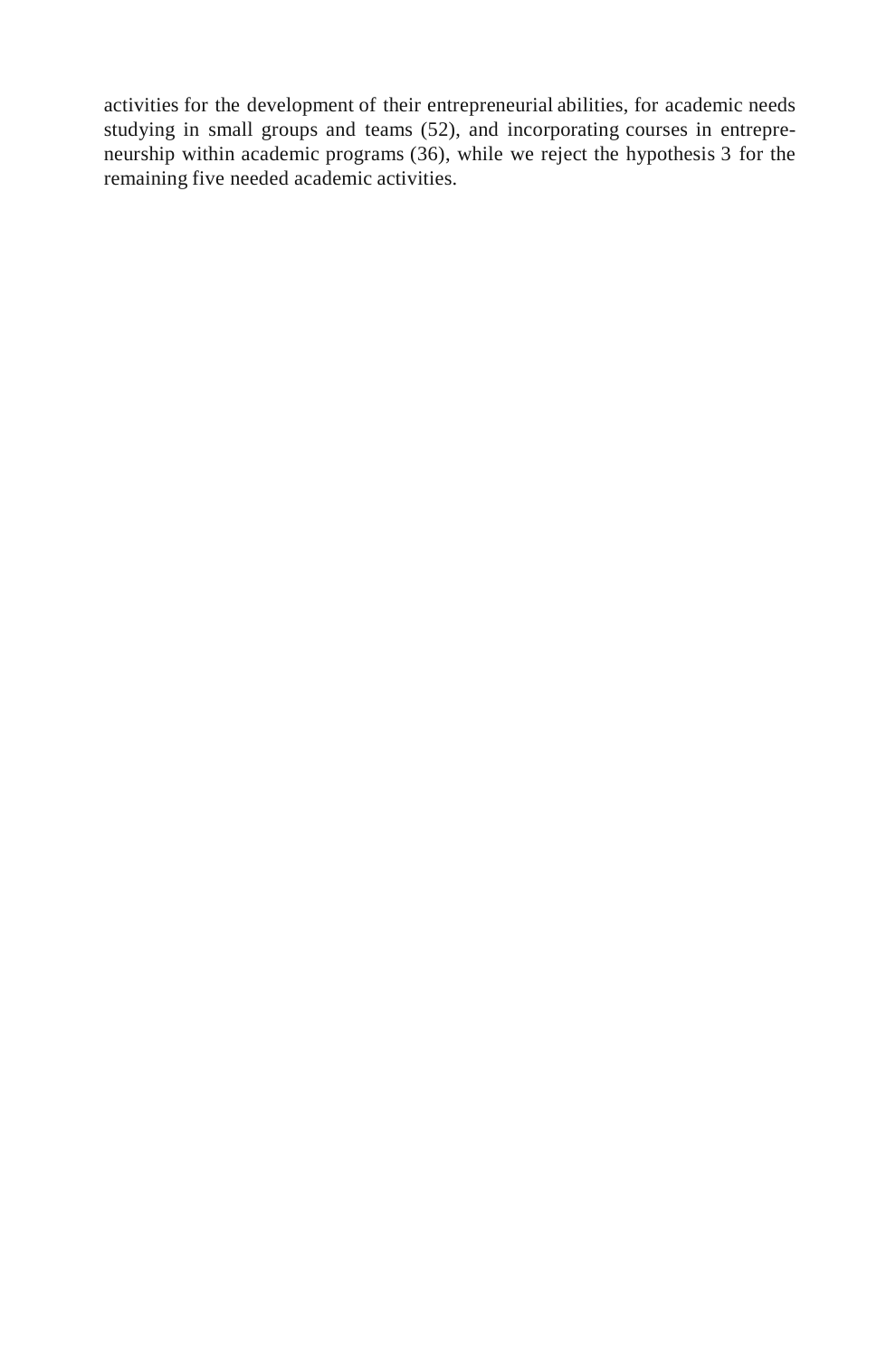In terms of the impact of gender and the study level on student's perception about the needed academic activities, the gender contributes to the significant differences in perception of males and females only for one needed academic activity. Previous studies—e.g., by Peterman and Kennedy (2003) and Mitchell (2007), reported about minor influence of gender on perception of needed academic activities; this matches with business studies, where authors report about the minor role of gender on perception ofresearched phenomena—e. g., see Davidsson (1991) and Rutherford and Holt(2007).

#### Implications

#### Practical Implications

This study provides several implications. The main practical implication is focused on academia, since results provide an insight into the students' perception, which academic activities are most important for development of students' entrepreneurship abilities. Higher education institutions can compare their existing activities and identify gaps in their education programs. Based on the identified gaps, educational institutions can identify the needed actions, which will reduce the gap between what students need and what education institution is offering. For instance, studying in smaller groups will require from organizations more effort of teachers and more contact hours offered to students. Anyway, this feature is way more attainable in short-term, in comparison for instance to the fulfilling students' needs that academic staff should be more involved in the practice of entrepreneurship. Second, our results could be also useful for broader use, for instance on national/ministry level. For instance, due to the higher emphasized students' need in both counties, for practical involvement of teachers in entrepreneurship, a set of instruments and adjacent measures should be developed in order to better link academia with entrepreneurial practices—e.g., through programs and activitiesfor enhancing collaboration between academia and practice. Such initiative would importantly contribute to the improvement to the most desired academic activities—i.e., more practical involvement of teachers in practice and provides a fertile ground for realization of several students' ideas, via solving actual problems for companies. In frame of enhancing practical involvement of teachers in business practice, higher education institutions should adapt their models, which will enable tighter cooperation and knowledge and practice exchange between academia and business. Current forms of cooperation, like partnering in projects, participation of specialists from practice in education process, and students' participations in workshops in organizations, should be strengthened (Mrak et al. 2004; Potocan et al. 2008; EuropeanUnion 2008). Additionally, opportunities exist for utilization of other innovative initiatives, like joint programs between university and business sector—e.g., Master of Business Administration (MBA) and Doctor of Business Administration (DBA) programs, higher proportion of practical work of students in organizations, active participation of organizations in selection of thesis problems and preparation of graduation work, by providing practical supervisors (Koh 1996; Rubin and Dierdorff 2009). This type of cooperation between academia and business in education process can generate several benefits for participants of the education process. Teachers will gain even more experiences and can mediate their knowledge to organizations. Students can become more familiar with the actual state of business practice and they will obtain more accurate and up-to-date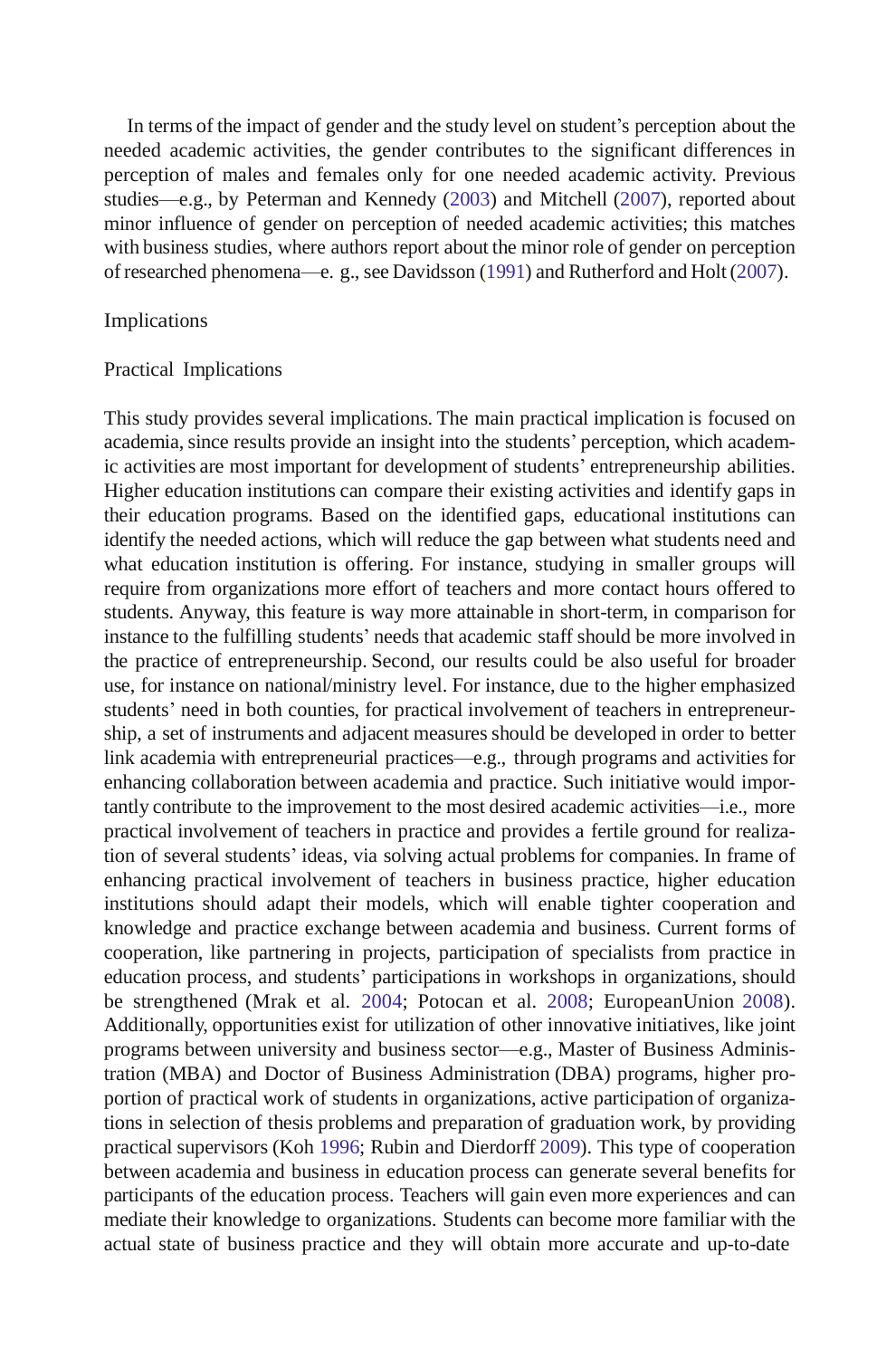knowledge as well as first-hand practical experiences. Organizations will benefit with the transfer of knowledge from higher education institutions, increasing their recognition and reputation, and have an opportunity to create skilled students for business practice.

Limitations and Future Research Directions

This paper has several limitations. First, the list of needed academic activities that are aimed to support development of students' entrepreneurship abilities is limited to 20. Since the activities were formulated based on statements in various studies (see for instance Peterman and Kennedy 2003; Wright et al. 2008), the list of activities may not be exhaustive. Second, the research is focused on two countries from Central Europe, which have specific backgrounds for development of entrepreneurship, due to the transition processes to a market economy (Potocan et al. 2013; Potocan and Nedelko 2014) and EU membership. They differ from other transition economies and welldeveloped Western economies, which may have an impact on students' perception about the needed academic activities for development of their entrepreneurial abilities. Thus, the focus on Slovenia and Croatia could limit the generalization of our cognitions to other countries. Third, a minor limitation of the paper results from the utilization of a self-assessment approach (Schwartz 1999), where students assessed importance of needed academic activities that are aimed to support the development of students' entrepreneurship abilities. Also, the use of convenience sampling in this study weakens research objectivity and the relatively small size of the sample somewhat limits generalizations (Jan and Haque 2014). In the framework of researching students' samples, it could be questioned also students' objectivity, due to the voluntary nature of students' participation in the survey, which could affect the research results. Studies emphasized concerns about students' objectiveness, where most common are those about students' assessing their teachers(Goldberg and Callahan 1991). Finally, another limitation is the lack of practical experiences of students, since students are only partially involved in business practices and consequently may have narrower knowledge than what is actually needed in practice. Thus, it may happen that students assign high importance to single needed activity, although these activity is perhaps not of very high importance in practice. For example, Sexton et al. (1997) emphasized that most studies addressing learning needs of students, have examined students in an academic environment, away from real-world problems, in a relatively structured setting of a specific duration and with similar levels of competency and knowledge. This means that students can have different opinions, than situation is in actual business practice. Our concerns, about the lack of students' practical experiences, when assessing actual needs, are drawn on the critique of Rubin and Dierdorff (2009) who emphasized that the MBA is wholly out-of-touch with the Breal world<sup>^</sup> and is irrelevant to the needs of practicing managers.

In terms of future research directions, several ways are possible. First, to expand the research also on well-developed economies, which have different circumstances and in turn different needs to develop entrepreneurs and their abilities. This presumption is based on the perceived differences between the well-developed and catching-up economies (Z. Nedelko and Potočan 2016; Potocan and Nedelko 2014; Potočan and Mulej 2007). Second, interesting will be to compare differences between the importance of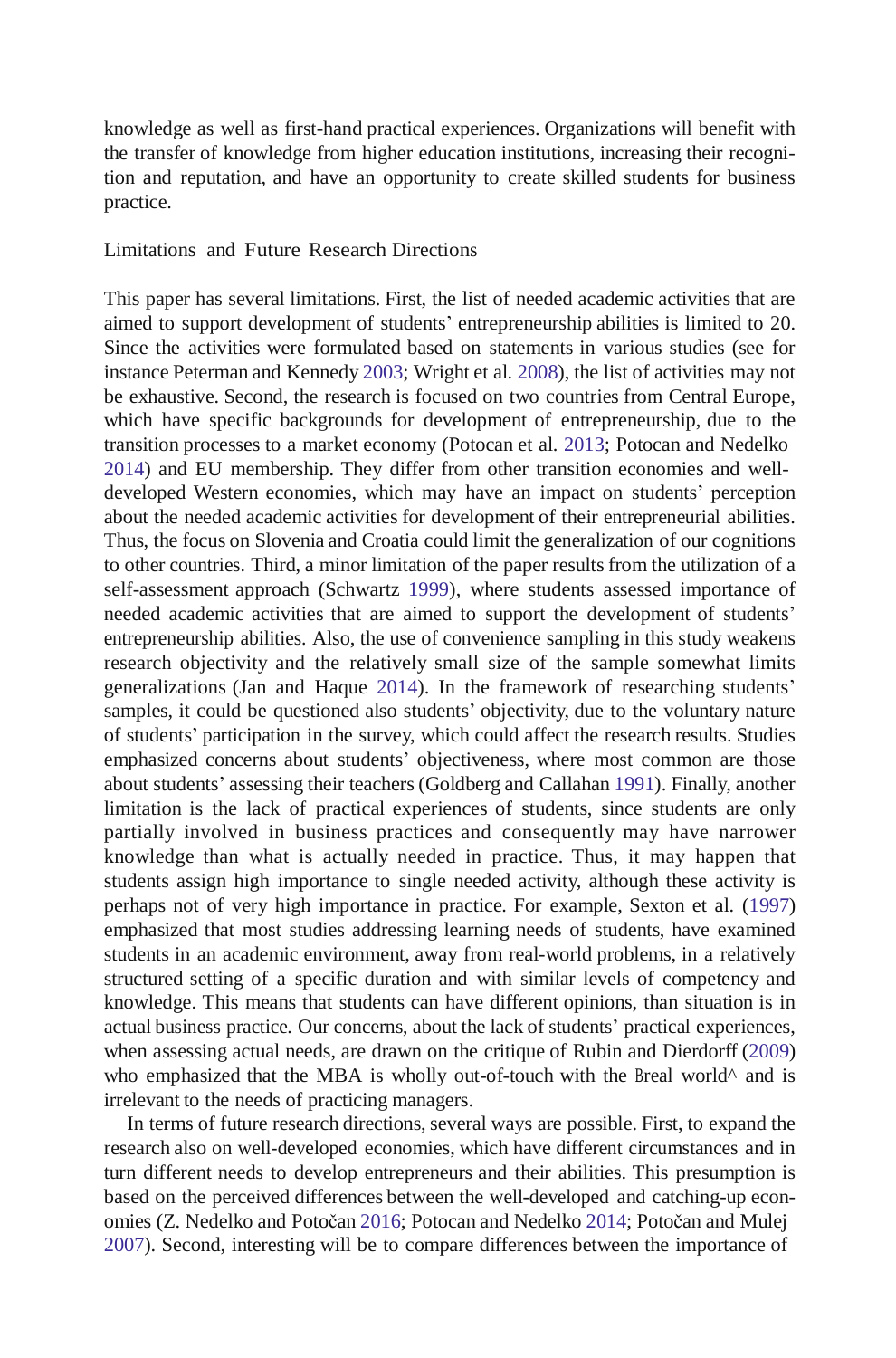needed academic activities between students in considered samples and high-ranked university, which are highly ranked according to different rankings, e.g., Financial Times, Shanghai ranking (Aguillo et al. 2010; Usher and Savino 2007). Third, we can examine how students' practical experiences impact on their perception of needed academic activities(Rubin and Dierdorff 2009; Koh 1996). Finally, one should include in the analysis also employees, besides students, and compare the hierarchy of needed academic activities for both groups. Thus, this will give us an insight, how the importance and hierarchy of needed academic activities are changing, when comparing students and employees with various years of working experiences. This research direction has its roots in findings that peoples' priorities change during peoples' life (Rokeach 1973; Potocan et al. 2013), and how the lack of practical experiences of students, can shape their answers (Koh 1996; Hills 1988).

# **Conclusions**

The paper discusses an interesting approach, since it outlines the importance of needed activities for the development of students' entrepreneurial abilities, based on the students' perception. Results for two countries in Central Europe, namely Slovenia and Croatia, are outlined. They reveal some differences in Slovenian and Croatian students' perceptions about importance of different activities for building their entrepreneurial abilities. In both countries, students' desire their teachers to be more involved in the entrepreneurial practice. The role of gender is minor, while the study level strongly impacts student's perception about the importance of needed academic activities for building their entrepreneurial abilities. This study presents a fertile ground for managing actions concerning curricula improvement, organizations of study, and other activities.

# References

- Acito, F., McDougall, P. M., & Smith, D. C. (2008). One hundred years of excellence in business education: what have we learned? Business Horizons, 51(1), 5–12. do[i:10.1016/j.bushor.2007.08.004.](http://dx.doi.org/10.1016/j.bushor.2007.08.004)
- Afuah, A. (2003). Innovation Management: Strategies, Implementation, and Profits. New York: Oxford University Press.
- Aguillo, I. F., Bar-Ilan, J., Levene, M., & Ortega,J. L. (2010). Comparing university rankings. Scientometrics, 85(1), 243–256. doi[:10.1007/s11192-010-0190-z.](http://dx.doi.org/10.1007/s11192-010-0190-z)
- Ajzen, I. (2005). Attitudes, personality, and behavior. Beckshire: Open University Press.
- Alexander, C. (1983). The New Economy. Time magazine, May 30, 121(22), 62-70. Retrieved from <http://content.time.com/time/magazine/article/0,9171,926013,00.html>
- Altmann, A., & Ebersberger, B. (2013). Universitiesin Change: Managing Higher Education Institutionsin Age of Globalization. New York: Springer.
- Birley, S., & Westhead, P. (1994). A taxonomy of business start-up reasons and their impact on firm growth and size. Journal of Business Venturing, 9(1), 7–31. do[i:10.1016/0883-9026\(94\)90024-8.](http://dx.doi.org/10.1016/0883-9026(94)90024-8)
- Botsaris, C., & Vamvaka, V. (2016). Attitude toward entrepreneurship: structure, prediction from behavioral beliefs, and relation to entrepreneurial intention. Journal of the Knowledge Economy, 7(2), 433–460. do[i:10.1007/s13132-014-0227-2.](http://dx.doi.org/10.1007/s13132-014-0227-2)
- Busenitz, L. W., West Iii, G. P., Sheperd, D., Nelson, T., Chandler, G. N., & Zacharakis, A. (2003). Entrepreneurship research in emergence: past trends and future directions. Journal of Management, 29(3), 285–308. do[i:10.1016/s0149-2063\(03\)00013-8.](http://dx.doi.org/10.1016/s0149-2063(03)00013-8)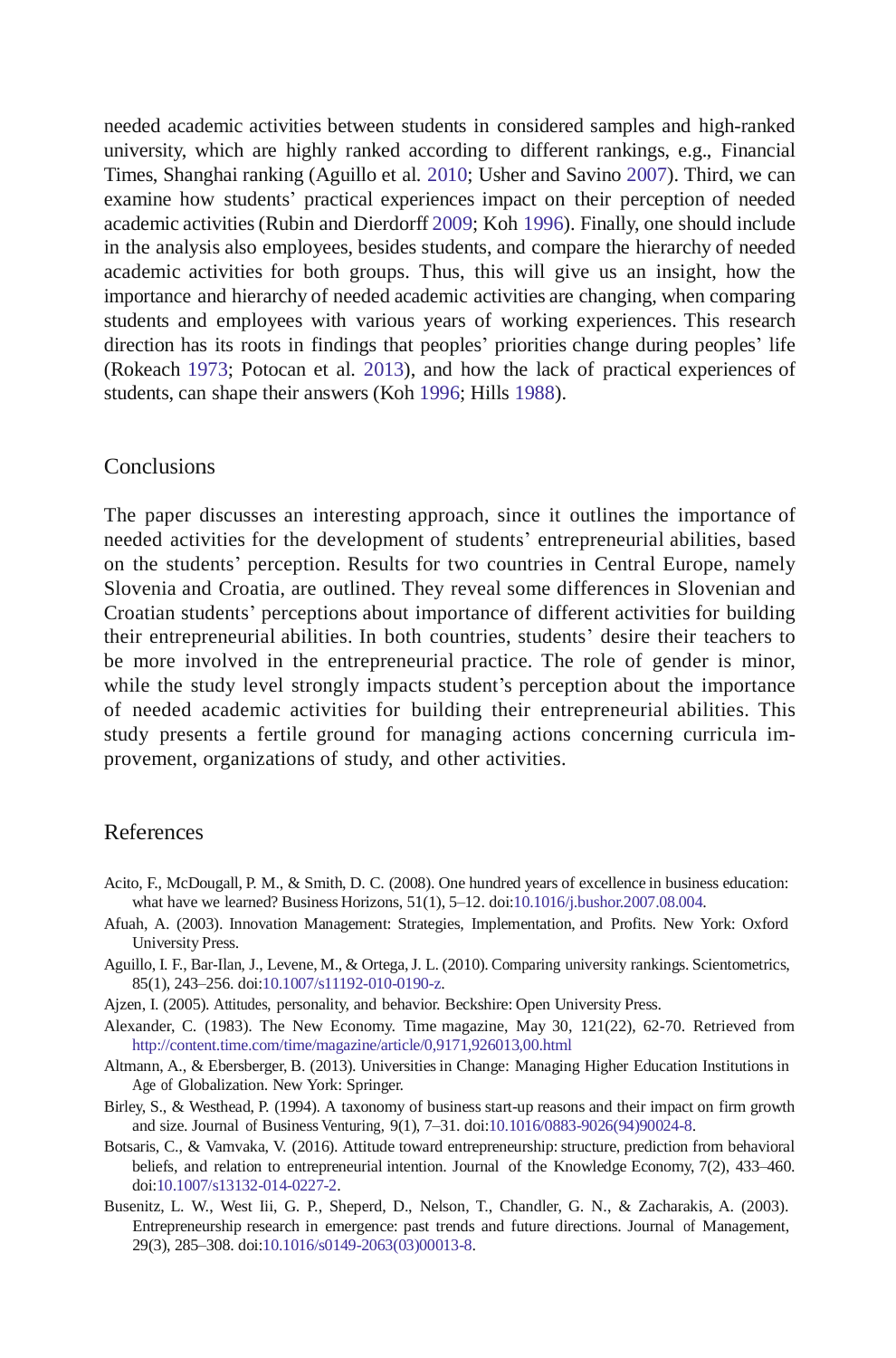- Camelo-Ordaz, C., Fernandez-Alles, M., Ruiz-Navarro, J., & Sousa-Ginel, E. (2012). The intrapreneur and innovation in creative firms. International Small Business Journal, 30(5), 513–535.
- Carayannis, E. G., & Campbell, D. F. J. (2009). 'Mode 3' and 'Quadruple Helix': toward a 21st century fractal innovation ecosystem. International Journal of Technology Management, 46(3-4), 201–234.
- Carayannis, E. G., Pirzadeh, A., & Popescu, D. (2014). Institutional Learning and Knowledge Transfer across EpistemicCommunities: New Tools of Global Governance. New York: Springer.
- Carayannis, E. G., & Rakhmatullin, R. (2014). The quadruple/quintuple innovation helixes and smart specialisation strategies for sustainable and inclusive growth in Europe and beyond. Journal of the Knowledge Economy, 5(2), 212–239. do[i:10.1007/s13132-014-0185-8.](http://dx.doi.org/10.1007/s13132-014-0185-8)
- Carter, N. M., Gartner, W. B., Shaver, K. G., & Gatewood, E. J. (2003). The career reasons of nascent entrepreneurs. Journal of Business Venturing, 18(1), 13–39. do[i:10.1016/s0883-9026\(02\)00078-2.](http://dx.doi.org/10.1016/s0883-9026(02)00078-2)
- Conway, S., & Steward, F. (2009). Managing and Shaping Innovation. Oxford: Oxford University Press.
- Daghfous, A. (2007). Absorptive capacity and innovative enterprise systems: a two-level framework. International Journal of Innovation and Learning, 4(1), 60–73. do[i:10.1504/ijil.2007.011475.](http://dx.doi.org/10.1504/ijil.2007.011475)
- Davidsson, P. (1991). Continued entrepreneurship—ability, need, and opportunity as determinants of small firm growth. Journal of Business Venturing, 6(6), 405–429. do[i:10.1016/0883-9026\(91\)90028-c.](http://dx.doi.org/10.1016/0883-9026(91)90028-c)
- Dill, D. D. (1995). University-industry entrepreneurship: the organization and management of American university technology transfer units. Higher Education, 29(4), 369–384. do[i:10.1007/bf01383958.](http://dx.doi.org/10.1007/bf01383958)
- Drucker, P. (1969). The Age of Discontinuity: Guidelines to Our Changing Society. New York: Harper and Row.
- Dubina, I., Carayannis, E., & Campbell, D. (2012). Creativity economy and a crisis of the economy? Coevolution of knowledge, innovation, and creativity, and of the knowledge economy and knowledge society. Journal of Knowledge Economy, 3(1), 1–24.
- Etzkowitz, H., Webster, A., Gebhardt, C., & Terra, B. R. C. (2000). The future of the university and the university of the future: evolution of ivory tower to entrepreneurial paradigm. Research Policy, 29(2), 313–330.
- EuropeanUnion (2008). Entrepreneurship in Higher Education, Especially within Non-Business Studies. Brussels: EU, Commision of the European Communities, Directorate-General for Enterprise and Industry.
- Fazio, R. H., Powell, M. C., & Herr, P. M. (1983). Toward a process model of the attitude-behavior relation accessing ones attitude upon mere observation of the attitude object. Journal of Personality and Social Psychology, 44(4), 723–735. do[i:10.1037/0022-3514.44.4.723.](http://dx.doi.org/10.1037/0022-3514.44.4.723)
- Gibb, A. (2012). Exploring the Synergistic Potential in Entrepreneurial University Development: Towards the Building of a Strategic Framework. 2012, do[i:10.3402/aie.v3i0.16742.](http://dx.doi.org/10.3402/aie.v3i0.16742)
- Goldberg, G., & Callahan, J. (1991). Objectivity of student evaluations of instructors. Journal of Education for Business, 66(6), 377–378. do[i:10.1080/08832323.1991.10117505.](http://dx.doi.org/10.1080/08832323.1991.10117505)
- Grunbaum, L. (1997). Attitudes of future managers towards business ethics: a comparison of Finnish and American business students.Journal of Business Ethics, 16(4), 451–463. do[i:10.1023/a:1017909311756.](http://dx.doi.org/10.1023/a:1017909311756)
- Hage,J., & Meeus, M. (2009). Innovation, Science, and Institutional Change: A Research Handbook. Oxford: Oxford University Press.
- Hansemark, O. C. (1998). The effects of an entrepreneurship programme on need for achievement and locus of control of reinforcement. International Journal of Entrepreneurial Behavior & Research, 4(1), 28–50. do[i:10.1108/13552559810203957.](http://dx.doi.org/10.1108/13552559810203957)
- Hills, G. E. (1988). Variations in university entrepreneurship education: an empirical study of an evolving field. Journal of Business Venturing, 3(2), 109–122. do[i:10.1016/0883-9026\(88\)90021-3.](http://dx.doi.org/10.1016/0883-9026(88)90021-3)
- Ho, R. (2006). Handbook of Univariate and Multivariate Data Analysis and Interpretation with Spss. Boca Raton: Chapman & Hall/CRC.
- Holt, D. T., Rutherford, M. W., & Clohessy, G. R. (2007). Corporate entrepreneurship: an empirical look at individual characteristics, context, and process. Journal of Leadership & Organizational Studies, 13(4), 40–54. do[i:10.1177/10717919070130040701.](http://dx.doi.org/10.1177/10717919070130040701)
- Howkins, J. (2001). The Creative Economy: How People Make Money from Ideas. London: Penguin.
- Ireland, R., & Hitt, M. (1997). Performance strategies for high growth entrepreneurial firms. Frontiers of Entrepreneurship Research, 9(1), 101–104.
- Ireland, R. D., & Ketchen, D. J., Jr. (2008). Interesting problems and interesting research: a path to effective exchanges between managers and scholars. Business Horizons, 51(1), 65–71. doi[:10.1016/j.](http://dx.doi.org/10.1016/j.bushor.2007.10.001) [bushor.2007.10.001.](http://dx.doi.org/10.1016/j.bushor.2007.10.001)
- Jan, M. T., & Haque, A. (2014). Antecedents of the use of online banking by studentsin Malaysia extended Tam validated through Sem. International Business Management, 8(5), 277–284. do[i:10.3923/ibm.2014.277.284.](http://dx.doi.org/10.3923/ibm.2014.277.284)
- Kaufman, B. E. (2015). Market competition, Hrm, and firm performance: the conventional paradigm critiqued and reformulated. Human Resource Management Review, 25(1), 107–125. do[i:10.1016/j.hrmr.2014.08.001.](http://dx.doi.org/10.1016/j.hrmr.2014.08.001)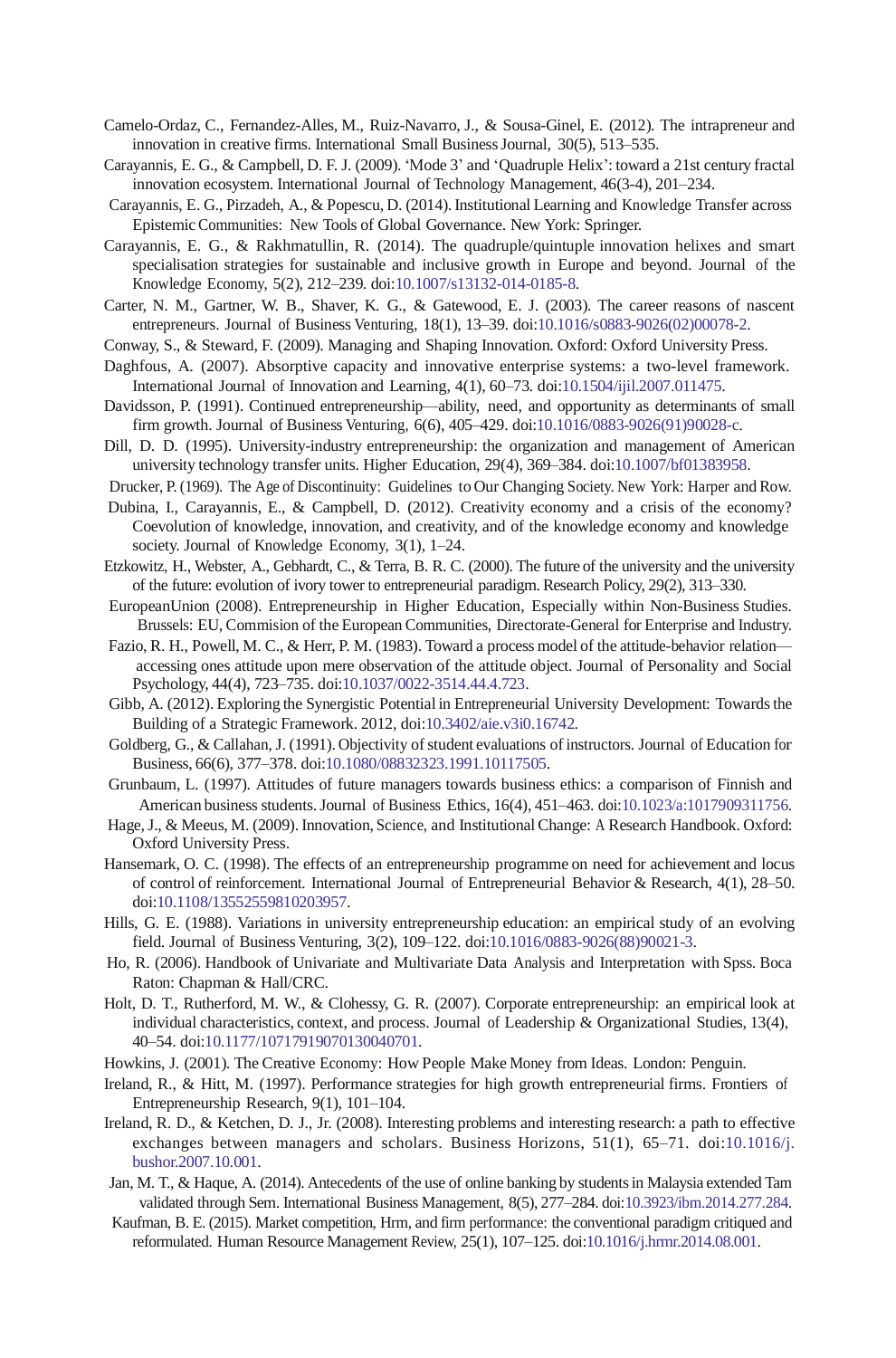- Kimberly, J. R., & Evanisko, M. J. (1981). Organizational innovation—the influence of individual, organizational, and contextual factors on hospital adoption of technological and administrative innovations. Academy of Management Journal, 24(4), 689–713. doi[:10.2307/256170.](http://dx.doi.org/10.2307/256170)
- Klimoski, R. (2007). Introduction: BThe Times They Are A'changin<sup> $\wedge$ </sup>. Academy of Management Learning & Education, 6(2), 234–235.
- Koh, H. C. (1996). Testing hypotheses of entrepreneurial characteristics: a study of Hong Kong Mba students. Journal of Managerial Psychology, 11(3), 12–25. do[i:10.1108/02683949610113566.](http://dx.doi.org/10.1108/02683949610113566)
- Korten, D. (2009). Agenda for a New Economy: From Phantom Wealth to Real Wealth. San Francisco: Berrett-Koehler.
- Kuratko, D. (2016). Entrepreneurship: Theory, Process, and Practice. Nashville: Cencage/South-Western Publisher.
- Lafley, A., & Johnson, M. (2010). Seizing the White Space: Business Model Innovation for Growth and Renewal. Boston: Harvard Business Press.
- Leech, N. L., & Onwuegbuzie, A. J. (2007). An array of qualitative data analysis tools: a call for data analysis triangulation. School PsychologyQuarterly, 22(4), 557–584. do[i:10.1037/1045-3830.22.4.557.](http://dx.doi.org/10.1037/1045-3830.22.4.557)
- Leydesdorff, L. (2006). The Knowledge-Based Economy. Boca Raton: Universal Publishers.
- Mandel, R., & Noyes, E. (2016). Survey of experiential entrepreneurship education offerings among top undergraduate entrepreneurship programs. Education and Training, 58(2), 164–178. do[i:10.1108/et-06-2014-0067.](http://dx.doi.org/10.1108/et-06-2014-0067)
- Mintzberg, H., Ahlstrand, B., & Lampel, J. (1998). Strategic Safari: A Guide Tour through the Wilds of Strategic Management. New York: The Free Press.
- Miron, E., Erez, M., & Naveh, E. (2004). Do personal characteristics and cultural values that promote innovation, quality, and efficiency compete or complement each other? Journal of Organizational Behavior, 25(2), 175–199. do[i:10.1002/job.237.](http://dx.doi.org/10.1002/job.237)
- Mitchell, T. R. (2007). The academic life: realistic changes needed for business school students and faculty. Academy of Management Learning & Education, 6(2), 236–251.
- Morris, M., Kuratko, D., & Cornwall, J. (2013). Entrepreneurship Programs and the Modern University. Cheltenham and Northampton: Edward Elgar Publishing.
- Mrak, M., Rojec, M., & Silva-Jauregui, C. (2004). Slovenia: From Yugoslavia to the European Union. Washington: The World Bank.
- Mueller, P. (2006). Exploring the knowledge filter: how entrepreneurship and university-industry relationships drive economic growth. Research Policy, 35(10), 1499–1508. do[i:10.1016/j.respol.2006.09.023.](http://dx.doi.org/10.1016/j.respol.2006.09.023)
- Nedelko, Z., & Cirnu, C. E. (2009). E-Literature in E-Learning (Icvl 2009 Proceedings of the 4th International Conference on Virtual Learning).
- Nedelko, Z., Potocan, V., & Cirnu, C. E. (2011). Readiness for E-Learning. In T. Frunzeti, V. Popescu, R. Jugureanu, V. Stefan, & C. Radu (Eds.), Anywhere, Anytime - Education on Demand, Vol I (pp. 308-315, Elearning and Software for Education).
- Nedelko, Z., & Potočan, V. (2016). Management practices utilization in organizations—a comparison between catching-up and well-developed economies. Management (Croatia), 21, 1–20.
- Newman, F., Couturier, L., & Scurry,J. (2004). The Future of Higher Education. San Francisco: Jossey-Bass.
- Onur, A., Sahin, E., & Tekkaya, C. (2012). An investigation on value orientations, attitudes and concern towards the environment: the case of Turkish elementary school students. Environmental Education Research, 18(2), 271–297. do[i:10.1080/13504622.2011.614690.](http://dx.doi.org/10.1080/13504622.2011.614690)
- Peet, R., & Hartwick, E. (2009). Theories of Development: Contentions, Arguments, Alternatives. New York, NY: Guilford Press.
- Peterman, N. E., & Kennedy, J. (2003). Enterprise education: influencing students' perceptions of entrepreneurship. Entrepreneurship Theory and Practice, 28(2), 129–144. do[i:10.1046/j.1540-6520.2003.00035.x.](http://dx.doi.org/10.1046/j.1540-6520.2003.00035.x)
- Philpott, K., Dooley, L., O'Reilly, C., & Lupton, G. (2011). The Entrepreneurial University: Examining the Underlying Academic Tensions. Technovation, 31(4), 161-170, [doi:http://dx.doi.org/](http://dx.doi.org/)[10.1016/j.](http://dx.doi.org/10.1016/j.technovation.2010.12.003) [technovation.2010.12.003.](http://dx.doi.org/10.1016/j.technovation.2010.12.003)
- Pihie, L., & Akmaliah, Z. (2009). Entrepreneurship as a career choice: an analysis of entrepreneurial selfefficacy and intention of university students. European Journal of Social Science, 9(2), 338–349.
- Potocan, V., Mulej, M., & Cancer, V. (2008). Influence, of values, culture, ethics and norms on economic results: case of Slovenia. Drustvena Istrazivanja, 17(3), 373–395.
- Potocan, V., Mulej, M., & Nedelko, Z. (2013). The influence of employees' ethical behavior on enterprises'social responsibility. Systemic Practice and Action Research, 26(6), 497–511. do[i:10.1007/s11213-013-9299-3.](http://dx.doi.org/10.1007/s11213-013-9299-3)
- Potocan, V., & Nedelko, Z. (2014). Management innovativeness: a case of Slovenian small and medium enterprises. Transformations in Business & Economics, 13(1), 41–59.